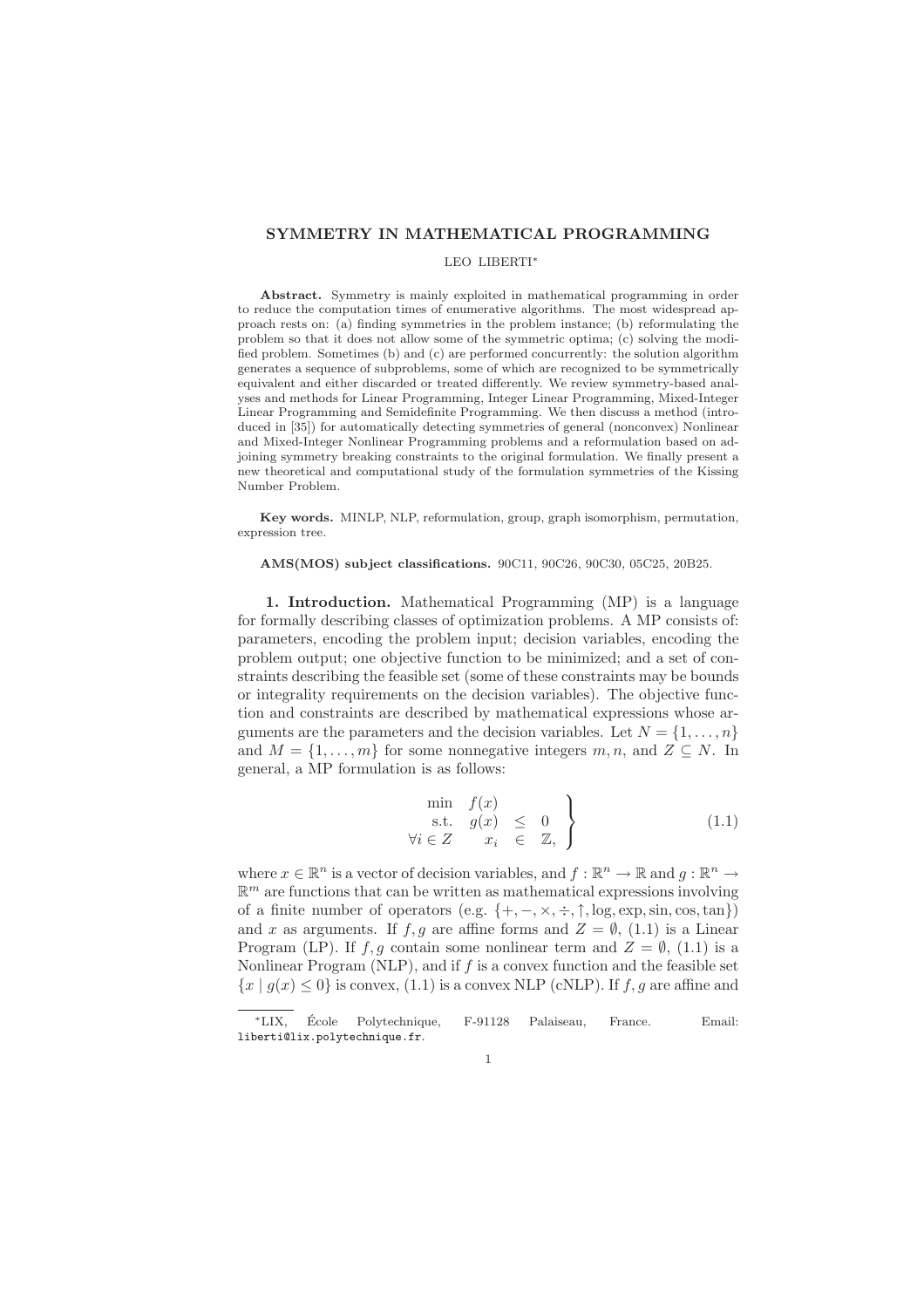$Z \neq \emptyset$ , (1.1) is a Mixed-Integer Linear Program (MILP), and if  $Z = N$  it is an Integer Linear Program (ILP). If  $f, q$  contain some nonlinear term and  $Z \neq \emptyset$ , (1.1) is a Mixed-Integer Nonlinear Program (MINLP), and if f and the feasible set are convex, it is a convex MINLP (cMINLP). A somewhat special case of MP, called Semidefinite Programming (SDP) is when  $f,g$ are affine forms,  $Z = \emptyset$ , x is a square matrix, and there is an additional constraint stating that x must be symmetric positive semidefinite  $(x \succeq 0)$ . Although the semidefinite constraint cannot be written as a mathematical expression of the operators listed above, SDP is important because it can be solved in polynomial time by a special-purpose interior point method [1], and because many tight relaxations of polynomial programming problems can be cast as SDPs.

Symmetries have been used in MP for analysis purposes or in order to speed up solution methods. The general approach is as follows. First, symmetries are detected, either algorithmically or because of some known mathematical property of the given optimization problem. Once (some) problem symmetries are known, either the MP is reformulated so that some symmetric optima become infeasible and then solved via standard solution methods (static symmetry breaking [42]), or a known solution method is modified so that it recognizes and exploits symmetry dynamically as it goes along. Symmetries in MP can be broadly classified in two types: *solution* symmetries, i.e. those variable symmetries that fix the set of solutions setwise; and *formulation* symmetries, i.e. those variable symmetries that fix the formulation (encoded in some data structure). If the formulation group structure for a given MP varies considerably from instance to instance, then automatic symmetry detection methods may be required.

In general, when one reads the existing literature on the subject, one realizes that the main effort is that of *removing* symmetries from a problem in order to find a global optimum more quickly. After extensive computational experimentations with all the symmetric instances of most public instance libraries (MIPLib, GlobalLib and MINLPLib) solved by means of Couenne [6] and BARON [56] (both implementing a spatial Branch-and-Bound (sBB) algorithm) and also RECIPE [37] (based on the Variable Neighbourhood Search (VNS) metaheuristic [22]), my own very personal opinion is that removing symmetries is *good* when solving with sBB and *bad* when solving with VNS. The sBB algorithm is a tree search based on bisecting the variable bounds at each tree node along the spatial direction generating the largest error between the solutions of the upper bounding and lower bounding subproblems. The leaf nodes of the search tree contain globally optimal solutions or infeasible portions of space. If the problem has many symmetric optima, a correspondingly large number of leaves contain these optima. When some of the symmetric optima are eliminated from the feasible region, the bound relative to parent nodes is likely to increase, which accelerates sBB convergence. VNS, on the other hand, works by jumping from optimum to optimum via paths defined by local searches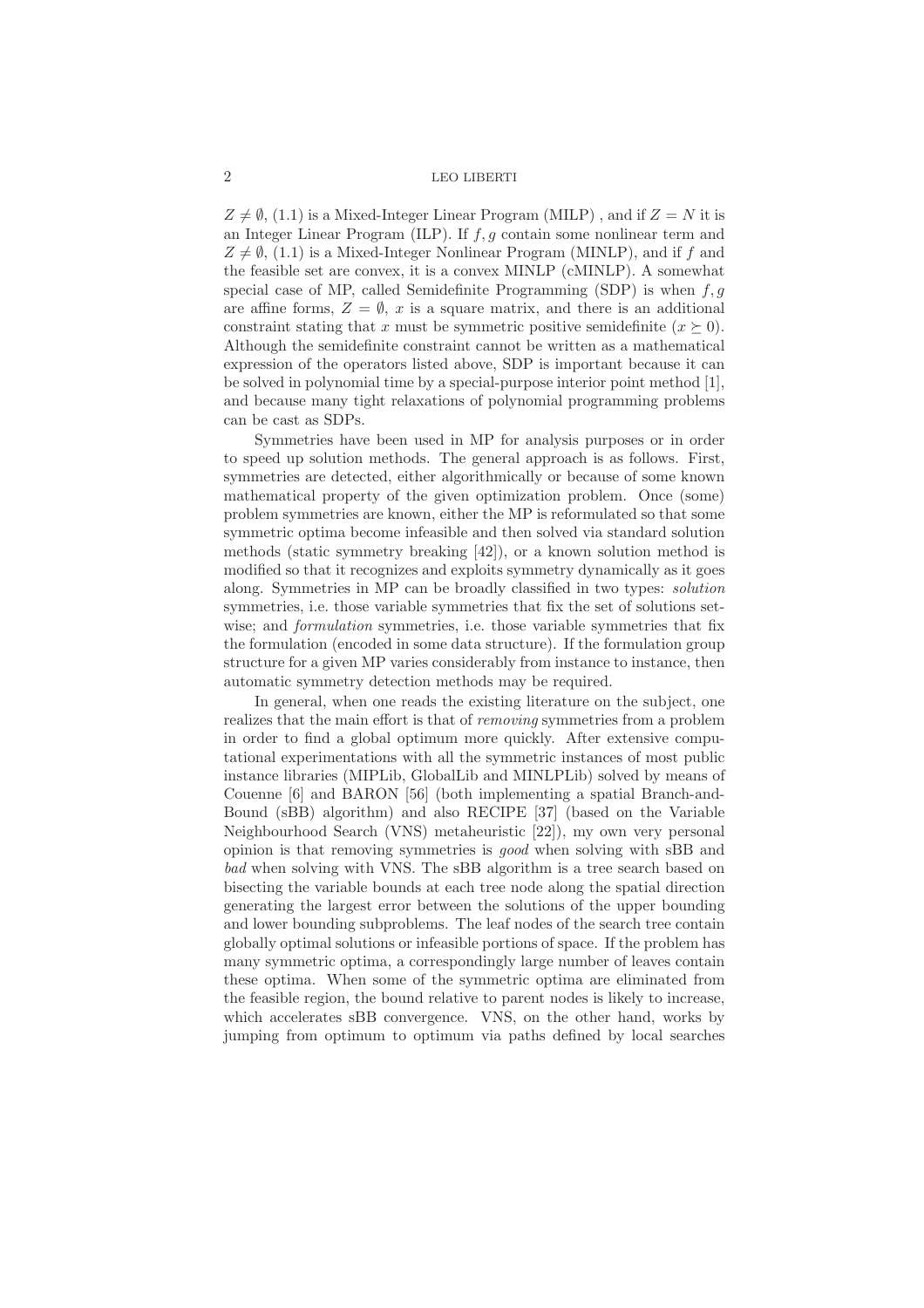started from random points in increasingly large neighbourhoods of the incumbent, attempting to improve the objective function value. Since in general it is important to explore as much as possible of the feasible region, one usually tends to move to a new optimum even though the objective function value stays the same. This provides an intuitive explanation as regards the generally poor performance of the RECIPE algorithm on reformulated problems with fewer symmetric optima compared to the original symmetric instances.

In this paper, we provide a study of symmetry for NLPs and MINLPs in general form (no convexity assumption is made on  $f, g$ ). Our literature review (Sect. 2) first presents a general overview of mathematical programming techniques drawing from group theory, particularly in regard to LP, ILP, MILP, SDP, and then focuses on those items that are relevant to automatic symmetry detection (one of the main topics discussed in this paper). An automatic symmetry detection method (originally introduced in [35]) is recounted in Sections 3-4: we construct a digraph that encodes the structure of the mathematical expression representation of  $f, g$ , and then apply known graph-based symmetry detection algorithms to derive the group of permutations of the decision variable indices that fix the symbolic structure of  $f, g$ . In Sect. 5 we introduce some linear inequalities that are valid for at least one optimum of (1.1) but which are likely to make at least some symmetric optima infeasible. We then present an original application of the proposed techniques to the Kissing Number Problem [29] in Sect. 6: we use our automatic symmetry detection method to formulate a conjecture on the KNP group structure, which we then prove to be true; we derive some symmetry breaking inequalities, and discuss computational results which show the positive impact of the proposed approach.

1.1. Notation. We follow the notation style common in classical algebra, see e.g. [10, 2], with some modifications drawn from computational group theory [59]. Most of the groups considered in this paper act on vectors in  $\mathbb{R}^n$  by permuting the components. Permutations act on sets of vectors by acting on each vector in the set. We denote the identity permutation by e. We employ standard group nomenclature:  $S_n, C_n$  are the symmetric and cyclic groups of order n. For any function  $f : S \to T$  (where  $S, T$  are sets) we denote S (the domain of f) by dom(f).

For a group  $G \leq S_n$  and a set X of row vectors,  $XG = \{xg \mid x \in X \land \}$  $g \in G$ ; if Y is a set of column vectors,  $GY = \{ gy \mid y \in Y \land g \in G \}$ . If  $X =$  ${x}$ , we denote XG by xG (and similarly GY by Gy if  $Y = {y}$ ); xG is also known as the *orbit* of x in  $G$  (and similarly for  $Gy$ ); in computational group theory literature the notation orb $(x, G)$  is sometimes employed instead of the more algebraic  $xG$ . The (setwise) *stabilizer* stab( $X, G$ ) of a set X with respect to a group G is the largest subgroup H of G such that  $XH = X$ . For any permutation  $\pi \in S_n$ , let  $\Gamma(\pi)$  be the set of its disjoint cycles, so that  $\pi = \prod$  $\tau \in \Gamma(\pi)$ τ. For a group G and  $\pi \in G$  let  $\langle \pi \rangle$  be the subgroup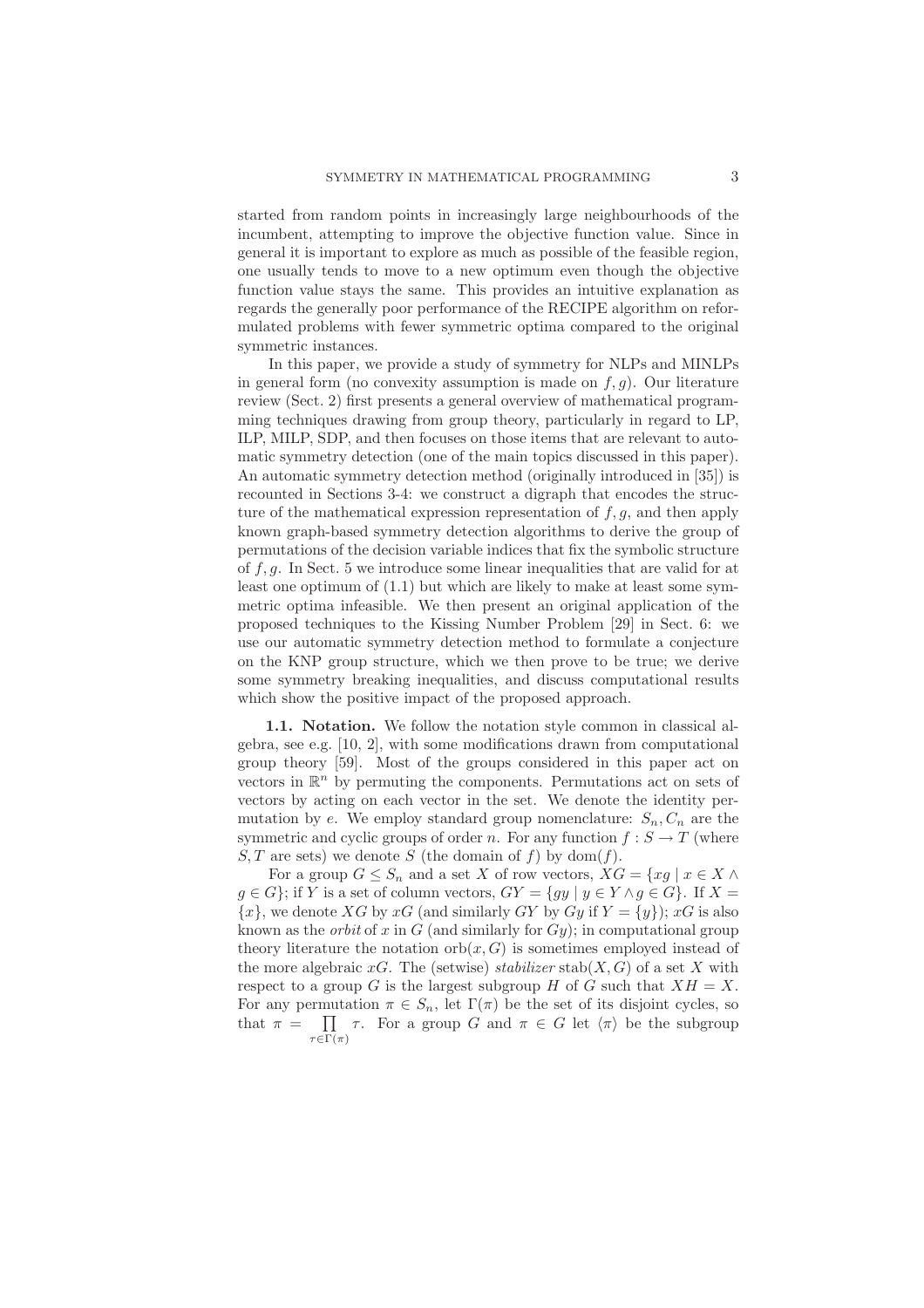of G generated by  $\pi$ , and for a subset  $S \subseteq G$  let  $\langle S \rangle$  be the subgroup of G generated by all elements of S. Given  $B \subseteq \{1,\ldots,n\}$ , Sym(B) is the symmetric group of all the permutations of elements in  $B$ . A permutation  $\pi \in S_n$  is limited to B if it fixes every element outside B;  $\pi$  acts on  $B \subseteq \{1,\ldots,n\}$  as a permutation  $\rho \in \text{Sym}(B)$  if  $\pi$  fixes B setwise and  $\rho = \pi[B]$  is the permutation of B induced by  $\pi$ . Because disjoint cycles commute, it follows from the definition that for all  $k \in \mathbb{N}$ ,  $\pi^{k}[B] = (\pi[B])^{k}$ . A group  $G \leq S_n$  with generators  $\{g_1, \ldots, g_s\}$  acts on  $B \subseteq \{1, \ldots, n\}$  as H if  $\langle g_i[B] | i \leq s \rangle = H$ ; in this case we denote H by  $G[B]$ . If B is an orbit of the natural action of  $G$  on the integers (i.e. the natural action of  $G$  on  $\bigcup$  dom( $\pi$ ), which fixes every other integer), then it is easy to show that  $G[E]$  is a transitive constituent of G [21]. In general,  $G[B]$  may not be a subgroup of G: take  $G = \langle (1, 2)(3, 4), (1, 3), (4, 2) \rangle$  and  $B = \{1, 2\}$ , then  $G[B] = \langle (1, 2) \rangle \nleq G$ . Let  $B, D \subseteq \{1, \ldots, n\}$  with  $B \cap D = \emptyset$ ; if  $\pi \in S_n$  fixes

both B, D setwise, it is easy to show that  $\pi[B \cup D] = \pi[B]\pi[D]$ . 2. Literature review. This literature review does not only cover the material strictly inherent to later sections, but attempts to be as informa-

tive as possible as concerns the use of symmetry in MP, in such a way as to provide an overview which is complementary to [42]. More specifically, the first part (Sect. 2.1-2.3) of this review will cover a representative subset of the most important works about symmetry in optimization, notably in LP, MILP and (briefly) SDP. We survey those topics which are most relevant to later sections (i.e. symmetry detection methods) in Sect. 2.4.

2.1. Symmetry in Linear Programming. The geometrical objects of LP are polyhedra, and there is a very rich literature on symmetric polyhedra [53]. Such results, however, are mostly about the classification of symmetric polyhedra and are rarely used in algorithmics.

The inherent symmetry of the simplex algorithm is studied in [63, 64, 65]. Given two  $m \times n$  matrices  $A, B$ , let  $\mathscr{S}_A = \{x \in \mathbb{R}^{m+n} \mid (I|A)x = 0\}$ (where  $(I|A)$  is the  $m \times (m + n)$  matrix formed by the  $m \times m$  identity followed by the columns of A) and  $\mathscr{S}_B = \{x \in \mathbb{R}^{m+n} \mid (I|B)x = 0\}; A, B$ are combinatorially equivalent (written  $A :: B$ ) if there exists  $\pi$  in the symmetric group  $S_{m+n}$  such that  $\pi \mathscr{S}_A = \mathscr{S}_B$ . The paper [63] gives different necessary and sufficient conditions for  $A :: B$  (among which a formula for constructing all combinatorially equivalent matrices from submatrices of A). In [64] an application to solving matrix games via the simplex method is presented. In [54], Tucker's combinatorial equivalence is used to devise a simplex algorithm variant capable of solving a pair of primal/dual LPs directly without many of the necessary pre-processing steps.

2.2. Symmetry in Mixed-Integer Linear Programming. The existing work on symmetry in MILP may be classified in three broad categories: (a) the abelian group approach proposed by Gomory to write integer feasibility conditions for Integer Linear Programs (ILPs); (b) symmetry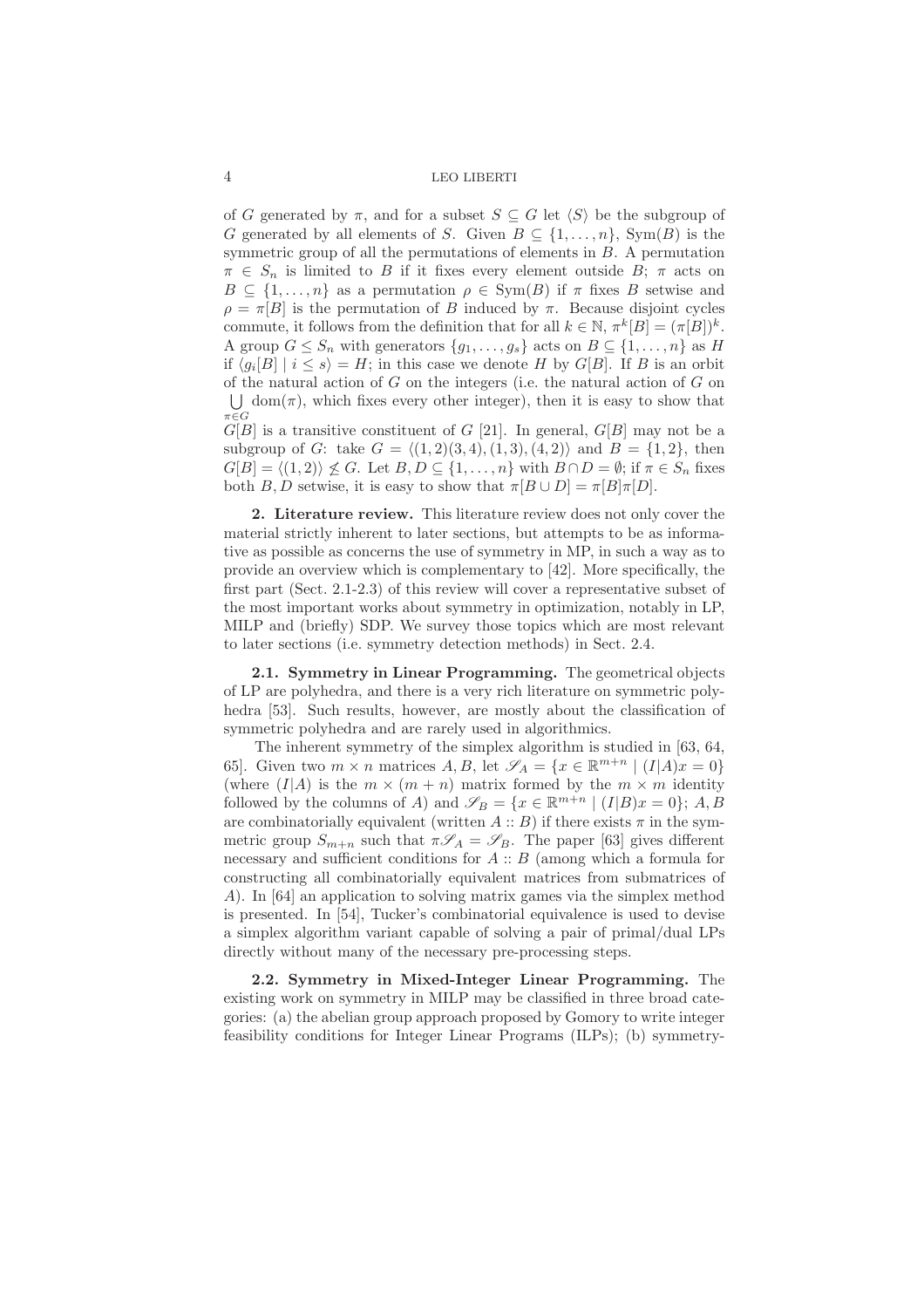breaking techniques for specific problems, whose symmetry group can be computed in advance; (c) general-purpose symmetry group computations and symmetry-breaking techniques to be used in BB-type solution algorithms. We consider MILPs of the form  $\min\{cx \mid Ax \leq b \land \forall i \in \mathbb{Z} \ x_i \in \mathbb{Z}\}.$ 

Category (a) was established by R. Gomory [20]: given a basis  $B$  of the constraint matrix A, it exploits the (abelian) group  $\mathscr{G} = \mathbb{Z}^n / \langle \text{col}(B) \rangle$ , where  $\mathbb{Z}^n$  is the additive group of integer *n*-sequences and  $\langle \text{col}(B) \rangle$  is the additive group generated by the columns of the (nonsingular) matrix B. Consider the natural group homomorphism  $\varphi : \mathbb{Z}^n \to \mathscr{G}$  with ker  $\varphi =$  $\langle \text{col}(B) \rangle$ : letting  $(x_B, x_N)$  be a basic/nonbasic partition of the decision variables, apply  $\varphi$  to the standard form constraints  $Bx_B + Nx_N = b$  to obtain  $\varphi(Bx_B)+\varphi(Nx_N)=\varphi(b)$ . Since  $\varphi(Bx_B)=0$  if and only if  $x_B \in \mathbb{Z}^n$ , setting  $\varphi(Nx_N) = \varphi(b)$  is a necessary and sufficient condition for  $x_B$  to be integer feasible. Gomory's seminal paper gave rise to further research, among which [68, 5]. The book [24] is a good starting point.

Category (b) is possibly the richest in terms of number of published papers. Many types of combinatorial problems exhibit a certain amount of symmetry. Symmetries are usually broken by means of specific branching techniques (e.g. [40]), appropriate global cuts (e.g. [60]) or special formulations [30, 9] based on the problem structure. The main limitation of the methods in this category is that they are difficult to generalize and/or to be made automatic.

Category (c) contains two main research streams. The first was established by Margot in the early 2000s [38, 39], and is applicable to Binary Linear Programs (BLPs) in the form:

$$
\begin{array}{rcl}\n\text{in} & cx \\
 & Ax & \leq & b \\
x & \in & \{0,1\}^n.\n\end{array}
$$

Margot [38, 42] defines the *relaxation group*  $G^{\text{LP}}(P)$  of a BLP P as:

 $\mathbf{r}$ 

$$
G^{\text{LP}}(P) = \{ \pi \in S_n \mid c\pi = c \land \exists \sigma \in S_n \ (\sigma b = b \land \sigma A \pi = A) \}, \tag{2.1}
$$

or, in other words, all relabellings of problem variables for which the objective function and constraints are the same. The relaxation group  $(2.1)$ is used to derive effective BB pruning strategies by means of isomorphism pruning and isomorphism cuts local to some selected BB tree nodes (Margot extended his work to general integer variables in [41]). Further results along the same lines (named *orbital branching*) are obtained for covering and packing problems in [49, 50]: if  $O$  is an orbit of some subgroup of the relaxation group, at each BB node the disjunction  $(\bigvee_{i \in O} x_i = 1) \vee \sum_{i \in O} x_i = 0$ induces a feasible division of the search space; orbital branching restricts this disjunction to  $x_h = 1 \vee \sum_{i \in O} x_i$  where h is an arbitrary index in O.

The second was established by Kaibel et al. in 2007 [25, 15], with the introduction of the packing and partitioning orbitopes, i.e. convex hulls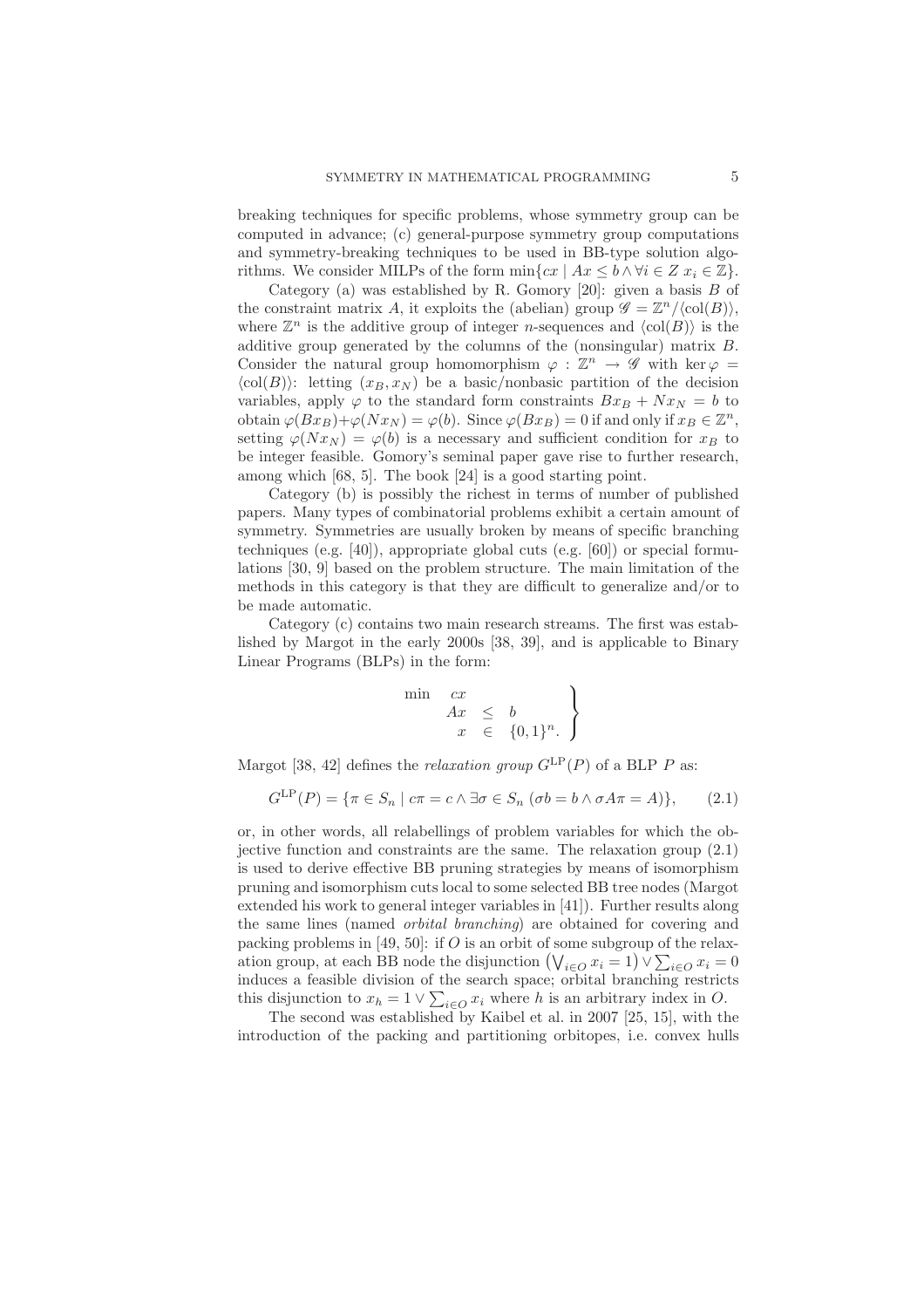of certain 0-1 matrices that represent possible solutions to sets of packing and partitioning constraints. These are used in problems defined in terms of matrices of binary decision variables  $x_{ij}$  (for  $i \leq m, j \leq n$ ). Since a typical packing constraint is  $\sum_{j\in J_i} x_{ij} \leq 1$  for some  $i \leq m, J_i \subseteq \{1, ..., n\}$  $\overline{\text{p}}$  (partitioning constraints simply replace inequalities with equations), sets of such constraint may exhibit column symmetries in  $\prod_{i\leq m} \text{Sym}(J_i)$ , and row symmetries in  $S_m$ . Orbitopes are convex hulls of binary  $m \times n$  matrices that have lexicographically ordered columns: their vertices represent a subset of feasible solutions of the corresponding packing/partitioning problem from which several symmetries have been removed. Given a partition  $C_1, \ldots, C_q$  of the variable indices, a permutation  $\pi \in G^{\text{LP}}(P)$  is an *orbitopal symmetry* if there are  $p, r \leq q$  such that  $\pi$  is a bijection  $C_p \to C_r$ that keeps all other  $C_s$  elementwise fixed, for  $s \notin \{p,r\}$  [7]. In [25], a complete description of packing/partitioning orbitopes in terms of linear inequalities is provided ([15] gives a much shorter, more enlightening and less technical presentation than that given in [25]). Inspired by the work on orbitopes, E. Friedman proposed a similar but more general approach leading to *fundamental domains* [17]: given a feasible polytope  $X \subseteq [0,1]^n$ with integral extreme points and a group  $G$  acting as an affine transformation on X (i.e. for all  $\pi \in G$  there is a matrix  $A \in GL(n)$  and an n-vector d such that  $\pi x = Ax + d$  for all  $x \in X$ ), a fundamental domain is a subset  $F \subset X$  such that  $GF = X$ .

2.3. Symmetry in Semidefinite Programming. There are several works describing the exploitation of symmetry in semidefinite programming (see e.g. [26, 19, 27]). Much of the material in this section is taken from the commendable tutorial [67]. Consider the following SDP:

$$
\begin{array}{ccc}\n\min_{X} & C \bullet X \\
\forall k \leq m & A_k \bullet X \leq b_i \\
X \geq 0, \end{array} \bigg\} \tag{2.2}
$$

where X is an  $n \times n$  symmetric matrix abd  $M_1 \bullet M_1 = \text{trace}(M_1 \supseteq M_2)$  is the trace product between matrices  $M_1, M_2$ . Let  $G^{\text{SDP}}$  be the largest subgroup of  $S_n$  such that if  $X^*$  is an optimum then  $\pi X^*$  is also an optimum for all  $\pi \in G^{\text{SDP}}$ , where the action of  $\pi$  on an  $n \times n$  matrix M is to permute the columns *and* the rows of M according to  $\pi$ . If  $X^*$  is an optimum, taking  $\frac{1}{|G^{\text{SDP}}|}$   $\sum$  $\pi \in G$  $\pi X^*$  shows that there is always an optimal solution of  $(2.2)$  in B, the space of  $G^{\text{SDP}}$ -invariant matrices. Let  $R_1, \ldots, R_k$  be the orbits of  $\{(i,j) | i,j \leq n\}$  under  $G^{\text{SDP}}$ , and for all  $r \leq k$  let  $B^r = (b_{ij}^r)$  the 0-1 incidence matrix of  $(i, j) \in R_r$  (i.e.  $b_{ij}^r = 1$  of  $(i, j) \in R_r$  and 0 otherwise).

Then  $B^1, \ldots, B^k$  is a basis of  $\mathcal B$  and  $(2.2)$  can be re-cast as a search over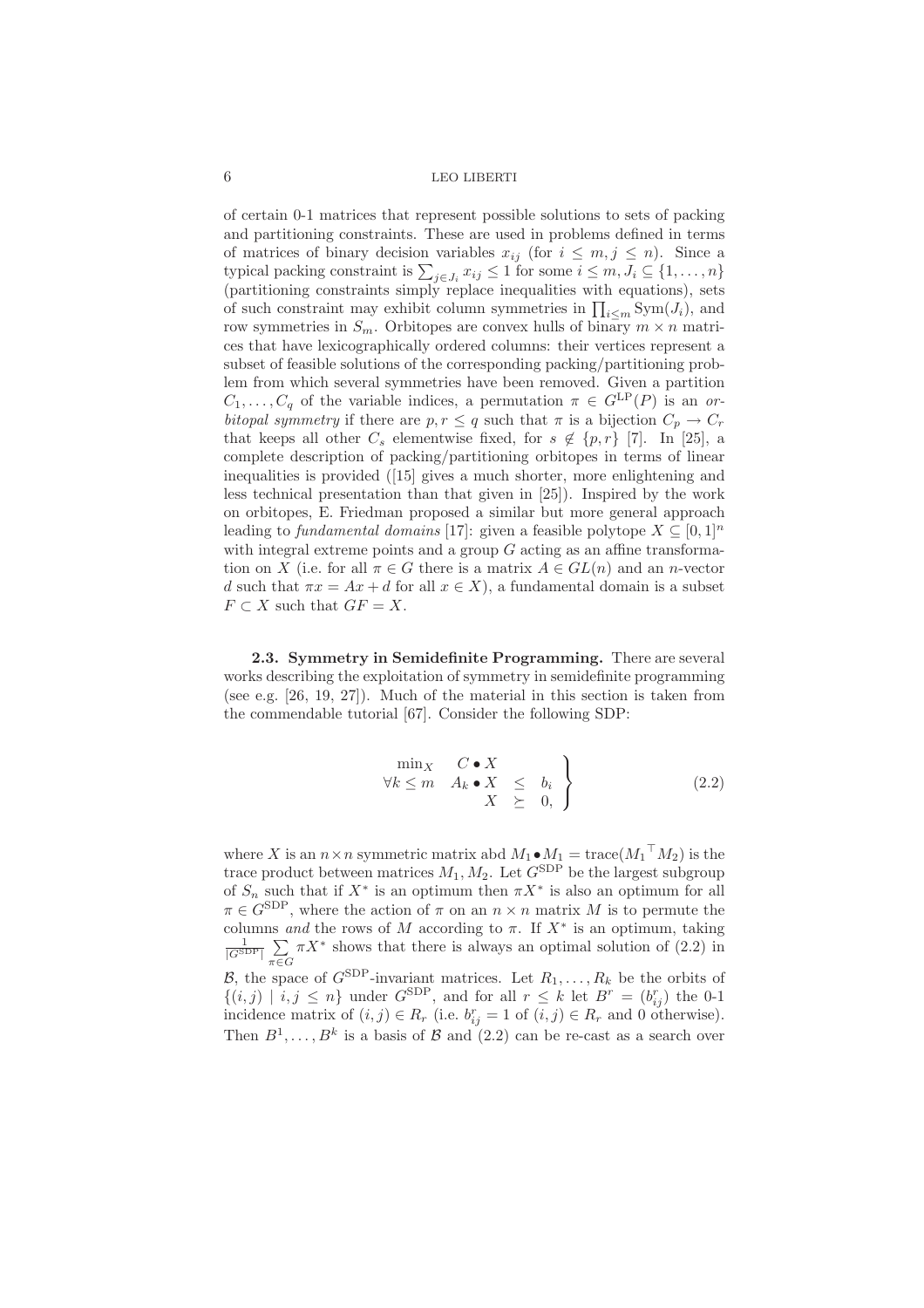the coefficients of a linear form in  $B^1, \ldots, B^k$ :

$$
\begin{array}{rcl}\n\min_{y} & \sum_{j \leq k} (C \bullet B^j) y_j \\
\forall i \leq m & \sum_{j \leq k} (A_i \bullet B^j) y_j & = & b_i \\
& \sum_{j \leq k} y_j B^j & \geq & 0.\n\end{array}\n\right\} \tag{2.3}
$$

By rewriting  $(2.2)$  and  $(2.3)$  over  $\mathbb{C}, \mathcal{B}$  becomes a semisimple algebra over C. This implies that it is possible to find an algebra isomorphism

$$
\phi: \mathcal{B} \to \bigoplus_{t \leq d} \mathbb{C}^{m_t \times m_t}
$$

for some integers d and  $m_t$  ( $t \leq d$ ). This allows a size reduction of the SDP being solved, as the search only needs to be conducted on the smallerdimensional space spanned by  $\phi(\mathcal{B})$ .

A different line of research is pursued in [26]: motivated by an application (truss optimization), it is shown that the barrier subproblem of a typical interior point method for SDP "inherits" the same symmetries as the original SDP.

2.4. Automatic symmetry detection. Automatic symmetry detection does not appear prominently in the mathematical programming literature. A method for finding the MILP relaxation group (2.1), based on solving an auxiliary MILP encoding the condition  $\sigma A\pi = A$ , was proposed and tested in [32] (to the best of our knowledge, the only approach for symmetry detection that does not reduce the problem to a graph). A more practically efficient method consists in finding the automorphism group of vertex-colored bipartite graph encoding the incidence of variables in constraints. If the symmetry  $\pi$  is orbitopal and the system  $Ax \leq b$  contains at least a *leading constraint*, i.e. a  $\pi$ -invariant constraint that has exactly one nonzero column in each  $C_p$  (for  $p \leq q$ ) then a set of generators for  $G^{\text{LP}}(P)$ can be found in linear time in the number of nonzeroes of A [7].

The Constraint Programming (CP) literature contains many papers on symmetries. Whereas most of them discuss symmetry breaking techniques, a few of them deal with automatic symmetry detection and are relevant to the material presented in the rest of the paper; all of them rely on reducing the problem to a graph and solving the associated Graph Isomorphism (GI) problem. In CP, symmetries are called *local* if they hold at a specific search tree node, and *global* otherwise. Solution symmetries are also called *semantic* symmetries, and formulation symmetries are also called *syntactic* or *constraint* symmetries. A Constraint Satisfaction Problem (CSP) can be represented by its *microstructure complement*, i.e. a graph whose vertices are assignments  $x = a$  (where x ranges over all CSP variables and a over all values in the domain of x), and whose edges  $(x_i = a, x_j = b)$  indicate that the two assignments  $x_i = a$  and  $x_j = b$  are incompatible either because of a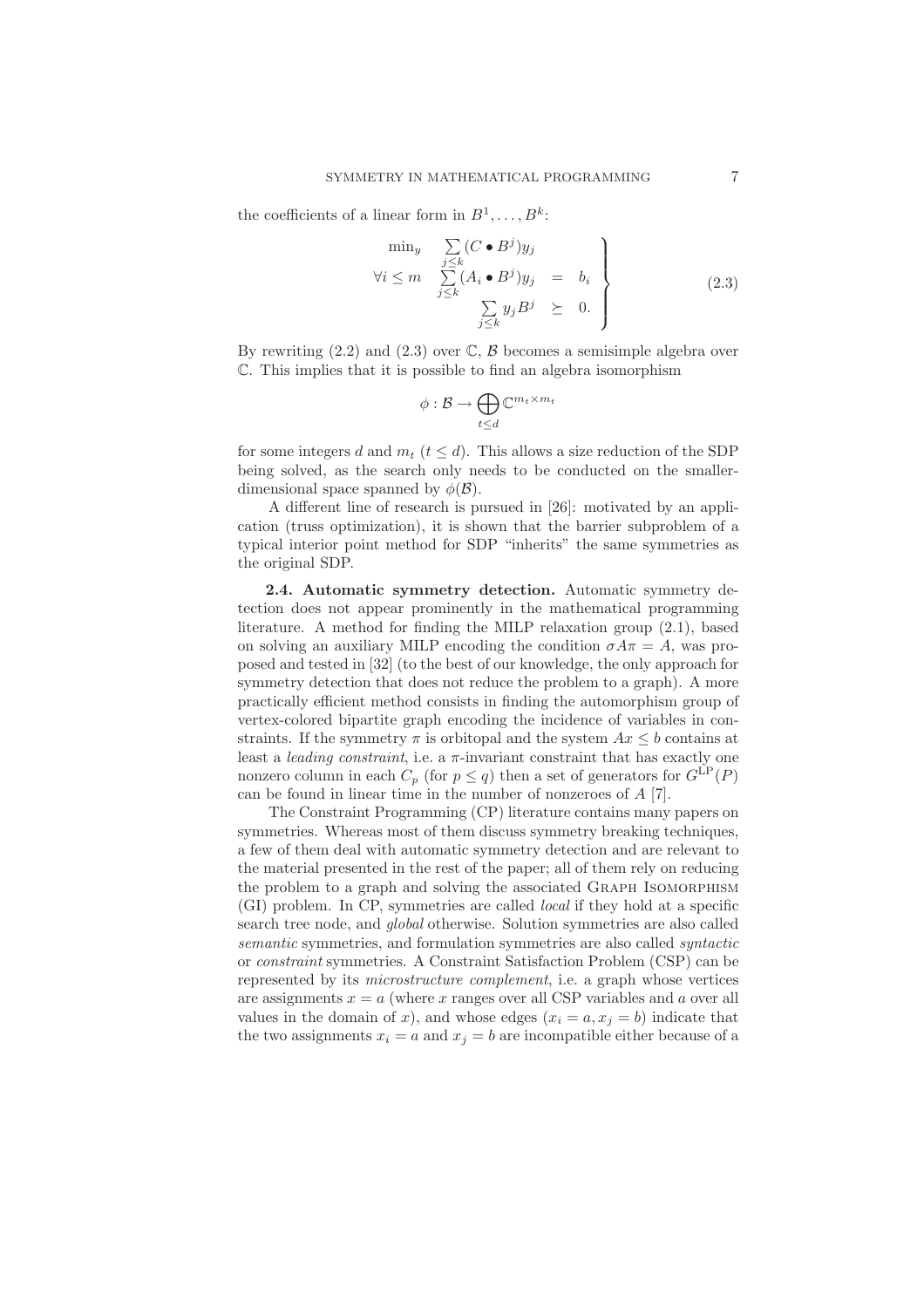constraint in the CSP or because  $i = j$  and  $a \neq b$ . Constraint symmetries are defined in [11] as the automorphisms of the microstructure complement. A k*-ary nogood* is a k-partial solution (i.e. an assignment of values to  $k$  variables) which cannot be extended to a full solution of the given CSP instance. The k-nogood hypergraph of the CSP has assignments  $x = a$ as vertices and all m-ary nogoods as hyperedges, for  $m \leq k$ . For a k-ary CSP (one whose constraints have maximum arity  $k$ ), the group of solution symmetries is equal to the automorphism group of its  $k$ -nogood hypergraph [11]. In [13] (possibly the first work in which a reduction from formulationtype symmetries to GI was proposed), SAT symmetries are automatically detected by reducing the problem to a bipartite graph, and identified by solving the corresponding GI instance, similarly to the approach taken in [49]. In [52], constraints involving the arithmetic operations  $+,-, \times$  are reduced to Directed Acyclic Graphs (DAG) whose leaf vertices represent variables and intermediate vertices represent operators; vertex colors identify same operator types and constraints having the same right hand sides. Thm. 3.1 in [52] shows that the automorphism group of this DAG is isomorphic to the constraint group of the corresponding CSP instance, and might be considered the CP equivalent of Thm. 4.1 and Thm. 4.2 appearing below (although the proof techniques are completely different). In [51], a systematic reduction of many types of constraints to an equivalent graph form is proposed; an improved representation and extensive computational results are given in [45]. The problem of determining the constraint group of a model (instead of an instance) is discussed in [46] — we pursue a similar line of reasoning when inferring the structure of the KNP group (independently of the instance) from a sequence of automatically computed KNP instance groups.

3. Groups of a mathematical program. Let  $P$  be a MP with formulation as in (1.1), and  $\mathcal{F}(P)$  (resp.  $\mathcal{G}(P)$ ) be the set of its feasible (resp. globally optimal) points. Two important groups are connected with P. The *solution group* is the group of all permutations of the variable indices which map  $\mathcal{G}(P)$  into itself; it is defined formally as  $G^*(P)$  =  $stab(\mathcal{G}(P),S_n)$  and contains as a subgroup the "symmetry group" of P, defined limited to MILPs in [42] as the group of permutations mapping feasible solutions into feasible solutions having the same objective function value. Computing solution groups directly from their definition would imply knowing  $\mathcal{G}(P)$  aprioristically, which is evidently irrealistic.

The other important group related to P (denoted by  $\overline{G}_P$ ) fixes the formulation of P. For two functions  $f_1, f_2 : \mathbb{R}^n \to \mathbb{R}$  we write  $f_1 = f_2$  to mean dom $(f_1) = \text{dom}(f_2) \land \forall x \in \text{dom}(f_1)$   $(f_1(x) = f_2(x))$ . Then

$$
\overline{G}_P = \{ \pi \in S_n \mid Z\pi = Z \land f(x\pi) = f(x) \land \exists \sigma \in S_m \ (\sigma g(x\pi) = g(x)) \}.
$$

It is easy to show that  $\bar{G}_P \leq G^*(P)$ : let  $\pi \in \bar{G}_P$  and  $x^* \in \mathcal{G}(P)$ ;  $x^*\pi \in$  $\mathcal{F}(P)$  because  $Z\pi = Z$ ,  $g(x^*\pi) = \sigma^{-1}g(x^*)$ ; and it has the same function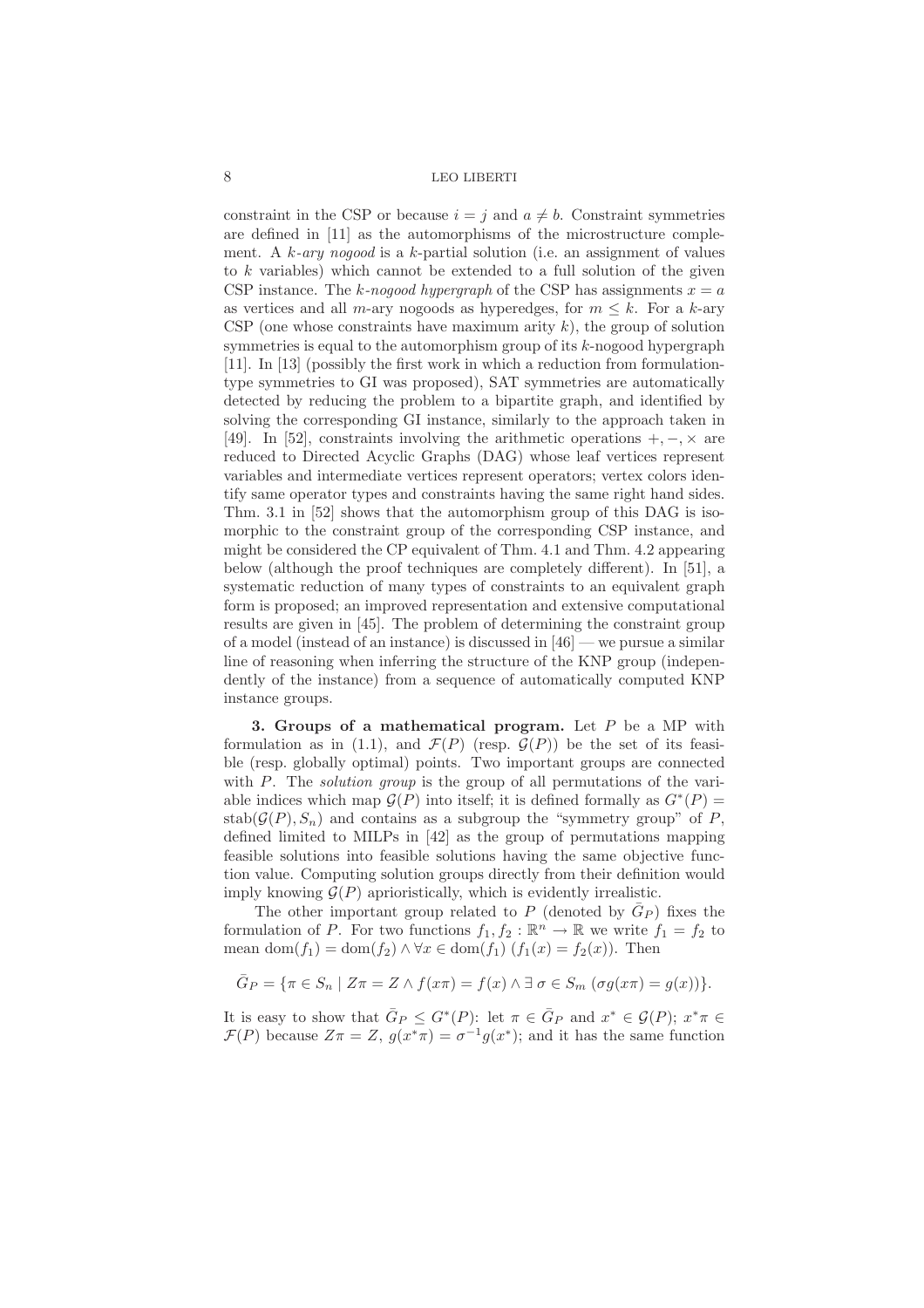value because  $f(x^*\pi) = f(x^*)$  by definition. Thus  $\mathcal{G}(P)\pi = \mathcal{G}(P)$  and  $\pi \in G^*(P).$ 

The definition of  $\bar{G}_P$  implies the existence of a method for testing whether  $f(x\pi) = f(x)$  and whether there is a permutation  $\sigma \in S_m$  such that  $\sigma g(x\pi) = g(x)$ . Since NONLINEAR EQUATIONS (determining if a set of general nonlinear equations has a solution) is an undecidable problem in general [69], such tests are algorithmically intractable. Instead, we assume the existence of a YES/NO oracle  $\equiv$  that answers YES if it can establish that  $f_1 = f_2$  (i.e.  $f_1, f_2$  have the same domain and are pointwise equal on their domain). Such an oracle defines an equivalence relation  $\equiv$  on the set of all functions appearing in (1.1): if a pair of functions  $(f_1, f_2)$ belongs to the relation then the functions are equal, but not all pairs of equal functions might belong to  $\equiv$  (i.e.  $\equiv$  might answer NO even though  $f_1 = f_2$ ). This weakening of the equality relationship will allow us to give an algorithmically feasible definition of the symmetry group of the formulation.

We define the  $\equiv$  oracle by only considering functions that can be written syntactically using infix notation in terms of a finite set of operators (e.g. arithmetic, logarithm, exponential and so on), a finite set of constants in  $\mathbb Q$  and the set of problem variables  $x_1, \ldots, x_n$ . Such functions can be naturally represented by means of expression trees (Fig. 1 left) which, by contracting leaf vertices with equal labels, can be transformed into DAGs as shown in Fig. 1 (right). The  $\equiv$  oracle is then implemented as a recur-



FIG. 1. *Expression tree for*  $2x_1 + x_2x_3 + x_3$  *(left). Equal variable vertices can be contracted to obtain a DAG (right).*

sive graph exploration. The function DAG representation is well known and should perhaps be attributed to folklore (it is mentioned e.g. in [28], Sect. 2.3). DAG representable functions are routinely used in Global Optimization (GO) to automatically build relaxations of MINLPs [61, 31, 6] or tighten the variable bounds [57]. In the context of symmetry in MP, precise definitions for DAG representable functions and the  $\equiv$  oracle implementation are given in [35, 12]. The *formulation group* of P can now be defined as:

$$
G_P = \{ \pi \in S_n | Z\pi = Z \land f(x\pi) \equiv f(x) \land \exists \sigma \in S_m (\sigma g(x\pi) \equiv g(x)) \}. (3.1)
$$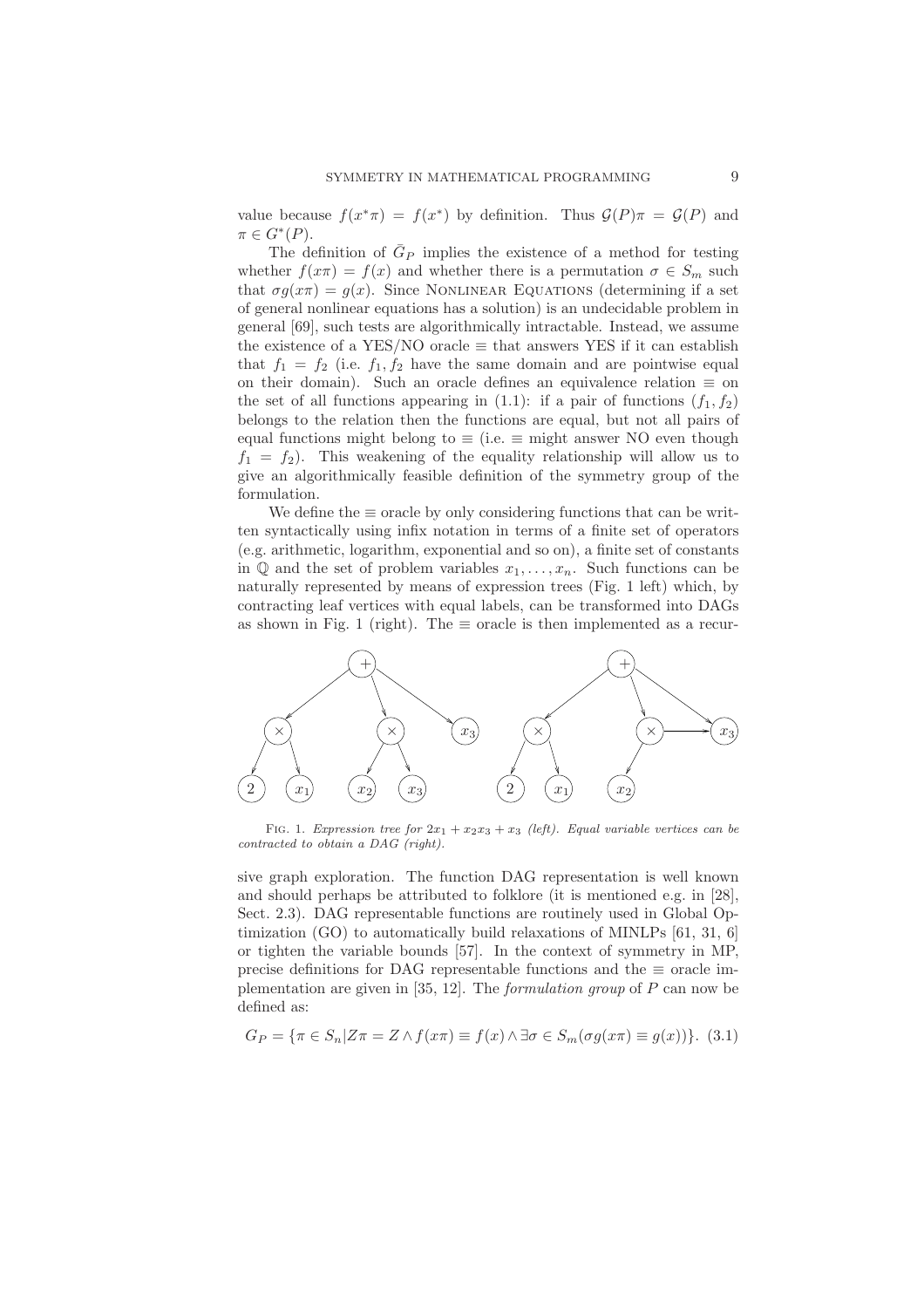Because for any function h,  $h(x\pi) \equiv h(x)$  implies  $h(x\pi) = h(x)$  for all  $x \in \text{dom}(h)$ , it is clear that  $G_P \leq \overline{G}_P$ . Thus, it also follows that  $G_P \leq$  $G^*(P)$ . Although  $\bar{G}_P$  is defined for any MINLP (1.1), if P is a BLP, then  $\bar{G}_P = G^{\text{LP}}(P)$  [35]. We remark that if  $f_1, f_2$  are linear forms, then  $f_1 = f_2$ implies  $f_1 \equiv f_2$ . In other words, for linear forms,  $\equiv$  and  $=$  are the same relation [35]. As a corollary, if P is a BLP, then  $G_P = G^{\text{LP}}(P)$ .

If a set of mathematical functions share the same arguments, as for the objective function  $f$  and constraints  $g$  of (1.1), the corresponding DAGs for  $f, g_1, \ldots, g_m$  can share the same variable leaf vertices. This yields a DAG  $D_P = (V_P, A_P)$  (formed by the union of all the DAGs of functions in P followed by the contraction of leaf vertices with same variable index label) which represents the mathematical structure  $P$  [48, 57].

4. Automatic computation of the formulation group. The method proposed in this section also appears (with more details) in [35]. As mentioned in the literature review, similar techniques are available in CP [52].

We first define an equivalence relation on  $V_P$  which determines the interchangeability of two vertices of  $D_P$ . Let  $S_F$  be the singleton set containing the root vertex of the objective function,  $\mathcal{S}_{C}$  of all constraint root vertices,  $\mathcal{S}_O$  of all vertices representing operators,  $\mathcal{S}_K$  of all constant vertices and  $\mathcal{S}_V$  of all variable vertices. For  $v \in \mathcal{S}_F$ , we denote optimization direction of the corresponding objective function by  $d(v)$ ; for  $v \in \mathcal{S}_C$ , we denote the constraint sense by  $s(v)$ . For  $v \in \mathcal{S}_O$ , we let  $\ell(v)$  be the level of v in  $D_P$ , i.e. the length of the path from the root to v ( $\ell$  is well defined as the only vertices with more than one incoming arc are the leaf vertices),  $\lambda(v)$  be its operator label and  $o(v)$  be the order of v as an argument of its parent vertex if the latter represents a noncommutative operator, or 1 otherwise. For  $v \in \mathcal{S}_K$ , we let  $\mu(v)$  be the value of v. For  $v \in \mathcal{S}_V$  we let  $r(v)$  be the 2-vector of lower and upper variable bounds for v and  $\zeta(v)$  be 1 if v represents an integral variable or 0 otherwise. We now define the relation  $\sim$  on  $V_P$  as follows.

$$
\forall u, v \in V_P \quad u \sim v \Leftrightarrow (u, v \in S_F \land d(u) = d(v))
$$
  
\n
$$
\lor (u, v \in S_C \land s(u) = s(v))
$$
  
\n
$$
\lor (u, v \in S_O \land \ell(u) = \ell(v) \land \lambda(u) = \lambda(v) \land o(u) = o(v))
$$
  
\n
$$
\lor (u, v \in S_K \land \mu(u) = \mu(v))
$$
  
\n
$$
\lor (u, v \in S_V \land r(u) = r(v) \land \zeta(u) = \zeta(v)).
$$

It is easy to show that  $\sim$  is an equivalence relation on  $V_P$ , and therefore partitions  $V_P$  into K disjoint subsets  $V_1, \ldots, V_K$ .

For a digraph  $D = (V, A)$ , its automorphism group  $Aut(D)$  is the group of vertex permutations  $\gamma$  such that  $(\gamma(u), \gamma(v)) \in A$  for all  $(u, v) \in A$  [55]. Let  $G<sup>\text{DAG}</sup>(P)$  be the largest subgroup of  $\text{Aut}(D_P)$  fixing  $V_k$  setwise for all  $k \leq K$ . We assume without loss of generality that the vertices of  $D_P$  are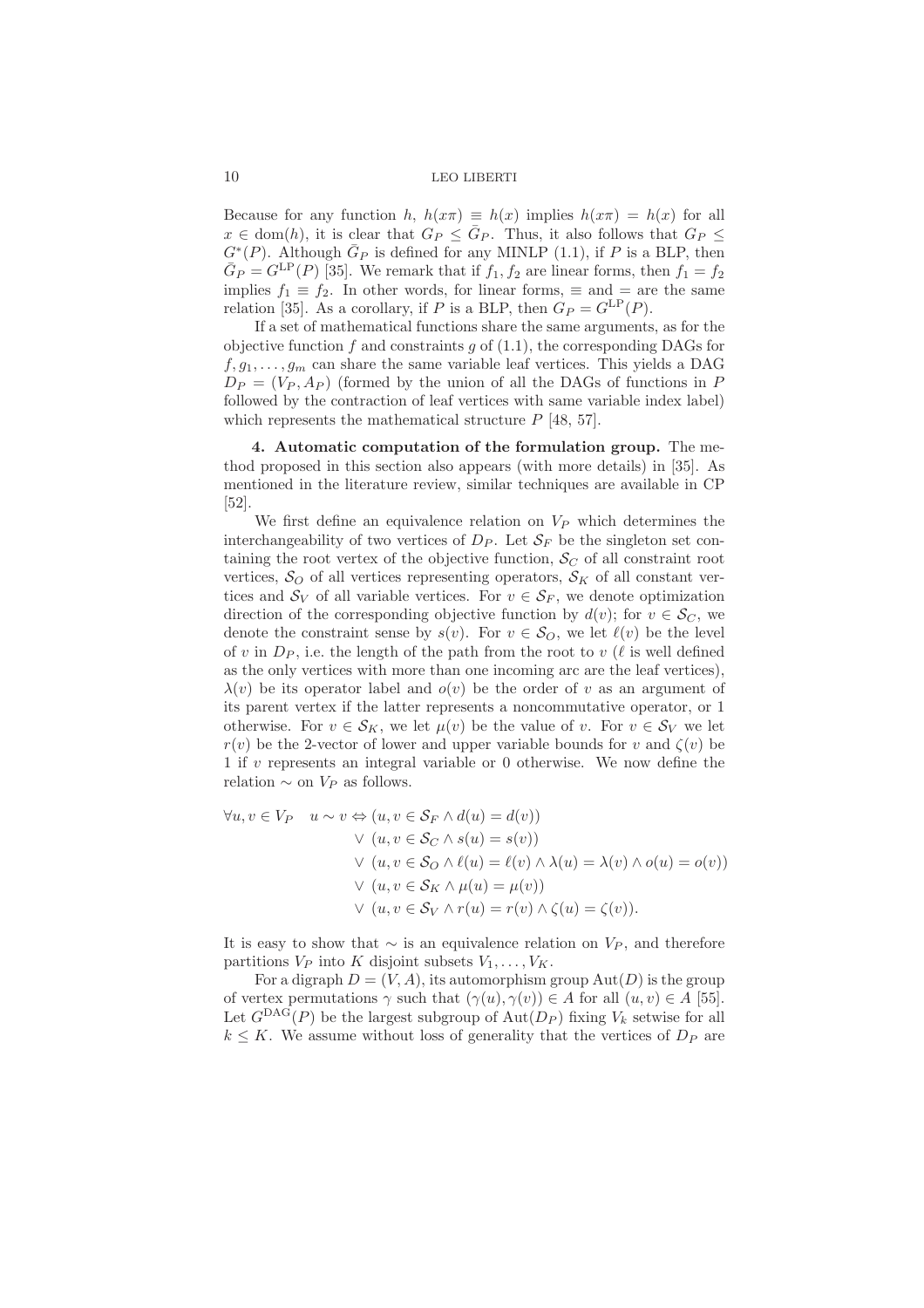uniquely numbered so that for all  $j \leq n$ , the j-th vertex corresponds to the leaf vertex for variable  $x_i$  (the rest of the numbering is not important), i.e.  $S_V = \{1, ..., n\}.$ 

Let  $G \leq S_n$  and  $\omega$  be a subset of  $\{1, \ldots, n\}$ . Let  $H = \text{Sym}(\omega)$  and define the mapping  $\psi : G \to H$  by  $\psi(\pi) = \pi[\omega]$  for all  $\pi \in G$ . Then the following holds.

THEOREM 4.1 ([35], Thm. 4).  $\psi$  *is a group homomorphism if and only if* G *stabilizes* ω *setwise.*

Next, we note that  $G^{DAG}(P)$  fixes  $S_V$  setwise [35]. As a corollary to Thm. 4.1, the map  $\varphi: G^{DAG}(P) \to \text{Sym}(\mathcal{S}_V)$  given by  $\varphi(\gamma) = \gamma[\mathcal{S}_V]$  is a group homomorphism.

THEOREM 4.2 ([35], Thm. 7). Im $\varphi = G_P$  groupwise.

By Thm. 4.2, we can automatically generate  $G_P$  by looking for the largest subgroup of  $Aut(D_P)$  fixing all  $V_k$ 's. Thus, the problem of computing  $G_P$  has been reduced to computing the (generators of the) automorphism group of a certain vertex-coloured DAG. This is in turn equivalent to the GI problem  $[3]$ . GI is in NP, but it is not known whether it is in P or NPcomplete. A notion of GI-completeness has therefore been introduced for those graph classes for which solving the GI problem is as hard as solving it on general graphs [66]. Rooted DAGs are GI-complete [8] but there is an algorithm for solving the GI problem on trees which is linear in the number of vertices in the tree ([55], Ch. 8.5.2). This should give an insight as to the type of difficulty inherent to computing  $Aut(D_P)$ .

COROLLARY 4.1. If C' is a set of group generators of  $G^{DAG}(P)$ , then  $C = {\pi[\mathcal{S}_V] \mid \pi \in C'}$  *is a set of generators for*  $G_P$ *.* 

Cor. 4.1 allows the practical computation of a formulation group: one first forms the graph  $D_P$ , then computes generators C' of  $G^{DAG}(P)$ , and finally considers their action on  $\mathcal{S}_V$  to explicitly construct C. Based on the results of this section, we implemented a software system (called symmgroup) that automatically detects the formulation group of a problem (1.1). Our system first calls AMPL [16] to parse the instance; the ROSE Reformulation/Optimization Software Engine [36] AMPL-hooked solver is then called (with ROSE's Rsymmgroup reformulator) to produce a file representation of the problem expression DAG. This is then fed into *nauty*'s [44, 43] dreadnaut shell to efficiently compute the generators of  $Aut(D_P)$ . A system of shell scripts and Unix tools parses the *nauty* output to form a valid GAP [18] input, used to print the actual group description via the command StructureDescription.

5. Symmetry Breaking Constraints. Once the formulation group is detected, we can adjoin constraints to (1.1) in order to make some of the symmetric optima infeasible. According to the classification in [34], this is a reformulation of the narrowing type.

Definition 5.1. *Given a problem* P*, a narrowing* Q *of* P *is a formulation (1.1) such that (a) there is a function*  $\eta : \mathcal{F}(Q) \to \mathcal{F}(P)$  *for which*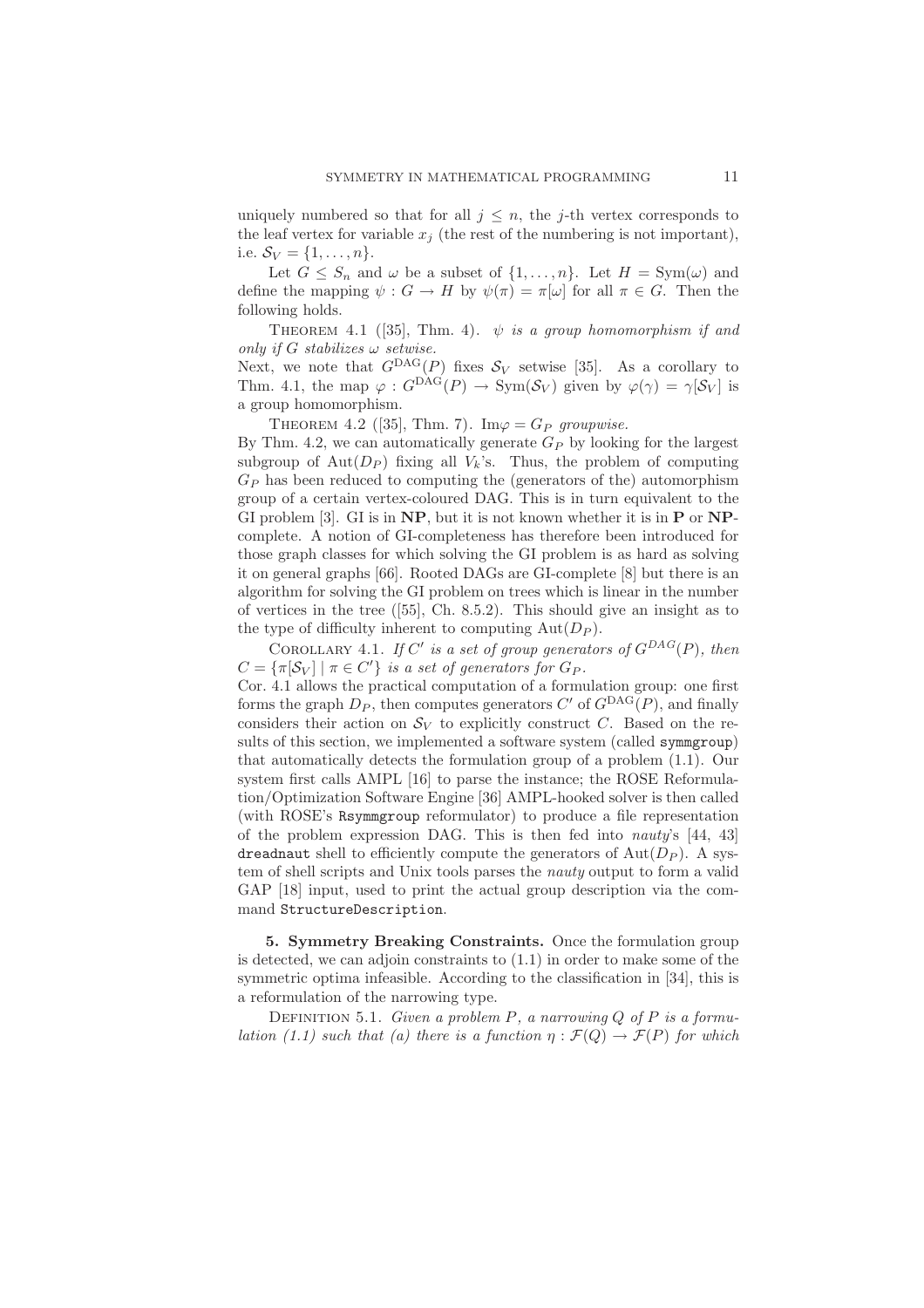$\eta(\mathcal{G}(Q))$  *(the image of*  $\mathcal{G}(Q)$  *under*  $\eta$ *) is a subset of*  $\mathcal{G}(P)$ *, and (b)*  $Q$  *is infeasible only if* P *is.*

Our narrowing rests on adjoining some static symmetry breaking inequalities (SSBIs) [42] to the original formulation, i.e. inequalities that are designed to cut some of the symmetric solutions while keeping at least one optimal one. The reformulated problem can then be solved by standard software packages such as CPLEX [23] (for MILPs) and Couenne [6] or BARON [56] for MINLPs.

We first give a formal definition of SSBIs that makes them depend on a group rather than just a set of solutions.

DEFINITION 5.2. *Given a permutation*  $\pi \in S_n$  *acting on the component indices of the vectors in a given set*  $X \subseteq \mathbb{R}^n$ , the constraints  $g(x) \leq 0$ *(that is,*  $\{g_1(x) \leq 0, \ldots, g_q(x) \leq 0\}$ *) are symmetry breaking constraints (SBCs)* with respect to  $\pi$  *and* X *if there is*  $y \in X$  *such that*  $q(y\pi) \leq 0$ *. Given a group*  $G, g(x) \leq 0$  *are SBCs w.r.t*  $G$  *and*  $X$  *is there is*  $y \in XG$ *such that*  $q(y) \leq 0$ .

If there are no ambiguities as regards  $X$ , we simply say "SBCs with respect to  $\pi$ " (respectively, G). In most cases,  $X = \mathcal{G}(P)$ . The following facts are easy to prove.

- 1. For any  $\pi \in S_n$ , if  $g(x) \leq 0$  are SBCs with respect to  $\pi, X$  then they are also SBCs with respect to  $\langle \pi \rangle$ , X.
- 2. For any  $H \leq G$ , if  $g(x) \leq 0$  are SBCs with respect to  $H, X$  then they are also SBCs with respect to  $G, X$ .
- 3. Let  $g(x) \leq 0$  be SBCs with respect to  $\pi \in S_n, X \subseteq \mathbb{R}^n$  and let  $B \subseteq \{1,\ldots,n\}$ . If  $g(x) \equiv g(x[B])$  (i.e. the constraints g only involve variable indices in B) then  $g(x) \leq 0$  are also SBCs with respect to  $\pi[B], X[B]$ .

As regards Fact 3, if  $q(x) \equiv q(x|B)$  we denote the SBCs  $q(x) \leq 0$  by  $g[B](x) \leq 0$ ; if B is the domain of a permutation  $\alpha \in \text{Sym}(B)$ , we also use the notation  $q[\alpha](x) \leq 0$ .

EXAMPLE 1. Let  $y = (1, 1, -1)$ ,  $X = \{y\}$  and  $\pi = (1, 2, 3)$ ; then  $\{x_1 \leq$  $x_2, x_1 \leq x_3$  *are SBCs with respect to*  $\pi$  *and* X *because*  $y\pi$  *satisfies the constraints.*  $\{x_1 \le x_2, x_2 \le x_3\}$  *are SBCs with respect to*  $S_3$  *and* X *because*  $(-1, 1, 1) = y(1, 2, 3) \in \mathcal{X}S_n$ ; however, they are not SBCs with respect to  $\langle (2, 3) \rangle$  *and* X *because*  $X \langle (2, 3) \rangle = \{y, y(2, 3)\} = \{(1, 1, -1), (1, -1, 1)\}$  *and neither vector satisfies the constraints.*

We use SBCs to yield narrowings of the original problem P.

THEOREM 5.1 ([35], Thm. 11). *If*  $g(x) \leq 0$  *are SBCs for any subgroup* G of  $G_P$  and  $\mathcal{G}(P)$ , then the problem Q obtained by adjoining  $g(x) \leq 0$  to *the constraints of* P *is a narrowing of* P*.*

6. An application to the Kissing Number Problem. Given positive integers  $D, N$ , the decision version of the KISSING NUMBER PROBLEM (KNP) [29] asks whether N unit spheres can be positioned adjacent to a unit sphere centered in the origin in  $\mathbb{R}^D$ . The optimization version asks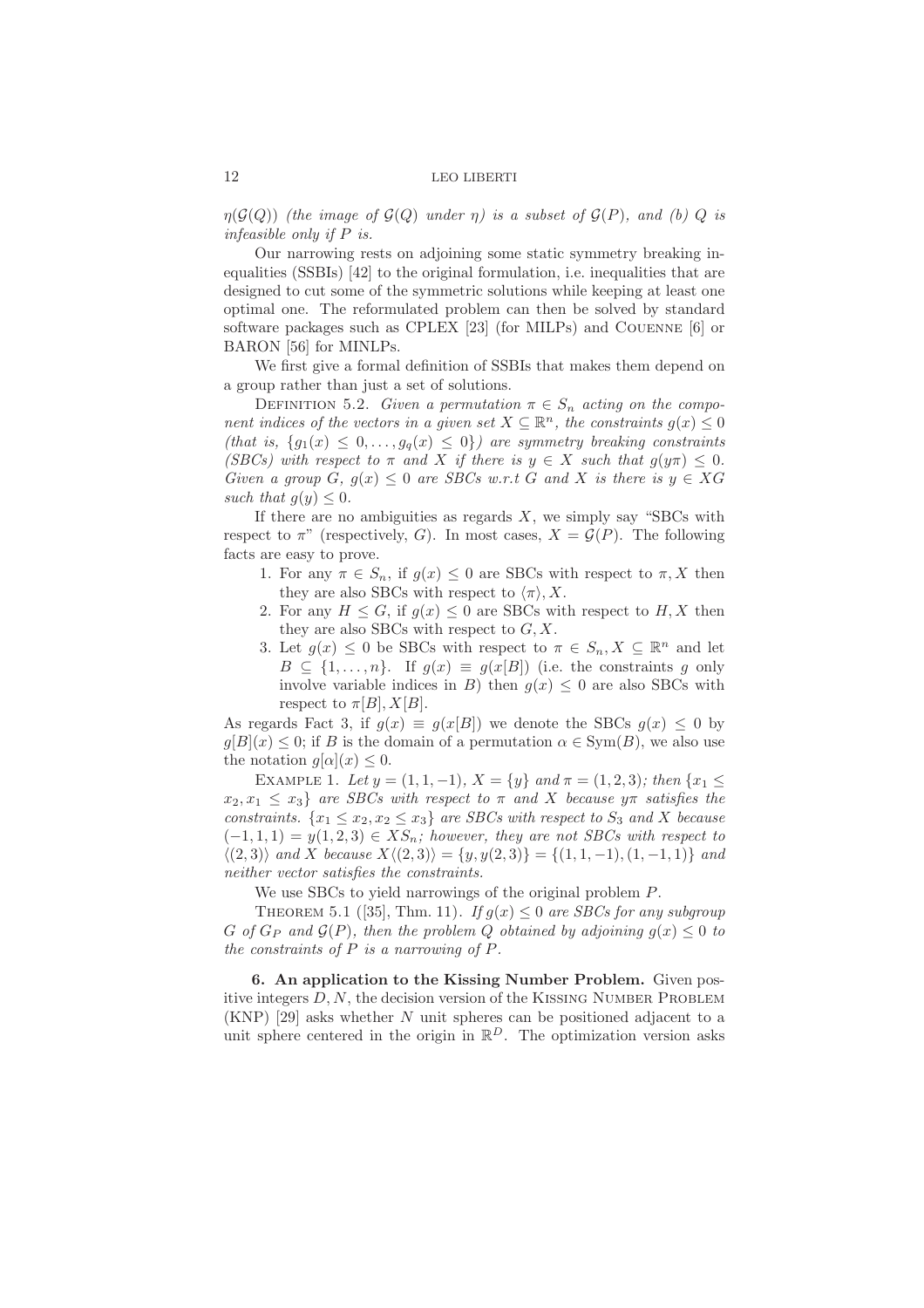for the maximum possible  $N$ . The pedigree of this problem is illustrious, having originated in a discussion between I. Newton and D. Gregory. The name of the problem arose is linked to billiard game jargon: when two balls touch each other, they are said to "kiss". As both Newton and Gregory were of British stock, one may almost picture the two chaps going down the pub arm in arm for a game of pool and a pint of ale; and then, in the fumes of alcohol, getting into a brawl about whether twelve or thirteen spheres might kiss a central one if the billiard table was tridimensional. This theory disregards the alleged scholarly note (mentioned in [62]) about the problem arising from an astronomical question. When  $D = 2$ , the maximum feasible N is of course 6 (hexagonal lattice). When  $D = 3$ , the maximum feasible  $N$  was conjectured by Newton to be 12 and by Gregory to be 13 (Newton was proven right 180 years later [58]). The problem for  $D = 4$  was settled recently with  $N = 24$  [47]. The problem for  $D = 5$ is still open: a lower bound taken from lattice theory is 40, and an upper bound derived with Bachoc and Vallentin's extension [4] of Delsarte's Linear Programming (LP) bound [14] is 45.

We formulate the decision version of the KNP as a nonconvex NLP:

$$
\begin{array}{c}\n\max_{x,\alpha} & \alpha \\
\forall i \le N & \|x^i\|^2 = 4 \\
\forall i \le N & \|x^i - x^j\|^2 \ge 4\alpha \\
\forall i \le N & x^i \in [-2, 2]^D \\
\alpha \in [0, 1].\n\end{array}
$$
\n(6.1)

For any given  $N, D > 1$ , if a global optimum  $(x^*, \alpha^*)$  of  $(6.1)$  has  $\alpha^* = 1$ then a kissing configuration of N balls in  $\mathbb{R}^D$  exists; otherwise, it does not. In practice, (6.1) is usually solved by heuristics such as Variable Neighbourhood Search (VNS) [29], because solving it by sBB takes too long even on very small instances. One of the reasons for the slow convergence of sBB is that  $(6.1)$  has many symmetries. In fact,  $Aut(\mathcal{G}(KNP))$  has infinite (uncountable) cardinality: each optimum  $x^*$  can be rotated by any angle in  $\mathbb{R}^D$ , and hence for all orthogonal transformations  $\mu \in SO(D, \mathbb{R})$ (the special orthogonal group of  $\mathbb{R}^D$ ),  $\mu(x^*) \in \mathcal{G}(KNP)$ . Such symmetries can be easily disposed of by deciding the placement of  $D$  spheres so that they are mutually adjacent as well as adjacent to the central sphere in  $\mathbb{R}^D$ , but computational experience suggests that this does little, by itself, to decrease the size of the sBB tree.

We used the symmgroup system in order to detect the structure of  $G_{(6,1)}$  automatically for a few KNP instances, obtaining an indication that  $G_{(6,1)} \cong S_D$ . However, since D is small with respect to N, this is not likely to help the solution process significantly. Let  $x^i = (x_{i1}, \ldots, x_{iD})$  for all  $i \leq N$ . As in [29] we remark that, for all  $i < j \leq N$ :

$$
||x^{i} - x^{j}||^{2} = \sum_{k \le D} (x_{ik} - x_{jk})^{2} = 8 - 2 \sum_{k \le D} x_{ik} x_{jk},
$$
 (6.2)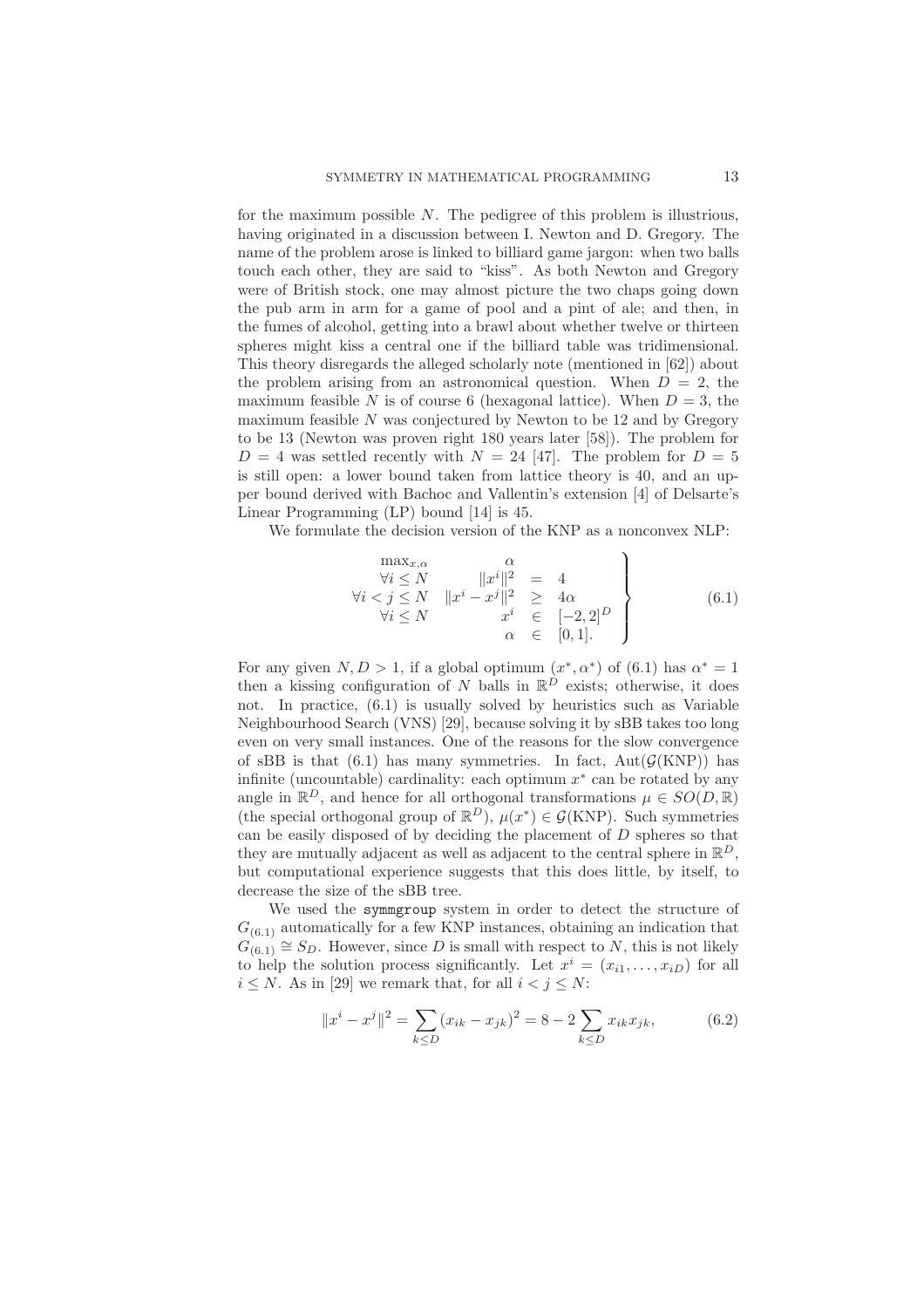because  $\sum_{k \leq D} x_{ik}^2 = ||x^i||^2 = 4$  for all  $i \leq N$ . Let Q be (6.1) reformulated according to  $(6.2)$ : automatic detection of  $G_Q$  yields an indication that  $G_Q \cong S_D \times S_N$ , which is a considerably larger group. The difference lies in the fact that the binary minus is in general not commutative; however, it *is* commutative whenever it appears in terms like  $||x^i - x^j||$  (by definition of Euclidean norm). Since automatic symmetry detection is based on expression trees, commutativity of an operator is decided at the vertex representing the operator, rather than at the parent vertex. Thus, on (6.1), our automatic system fails to detect the larger group. Reformulation (6.2) prevents this from happening, thereby allowing the automatic detection of the larger group.

EXAMPLE 2. *Consider the KNP instance defined by*  $N = 6, D = 2$ , *whose variable mapping*

 $\left(\begin{array}{ccccccccc} x_{11} & x_{12} & x_{21} & x_{22} & x_{31} & x_{32} & x_{41} & x_{42} & x_{51} & x_{52} & x_{61} & x_{62} & \alpha\ y_1 & y_2 & y_3 & y_4 & y_5 & y_6 & y_7 & y_8 & y_9 & y_{10} & y_{11} & y_{12} & y_{13} \end{array}\right)$ 

*yields the following flat [31] instance:*

$$
\min(-y_{13})
$$
\n
$$
2y_{13} + y_1y_3 + y_2y_4 \le 4
$$
\n
$$
y_1^2 + y_2^2 = 4
$$
\n
$$
2y_{13} + y_1y_5 + y_2y_6 \le 4
$$
\n
$$
2y_{13} + y_3y_7 + y_6y_8 \le 4
$$
\n
$$
y_3^2 + y_4^2 = 4
$$
\n
$$
2y_{13} + y_1y_7 + y_2y_8 \le 4
$$
\n
$$
2y_{13} + y_1y_9 + y_2y_{10} \le 4
$$
\n
$$
2y_{13} + y_5y_7 + y_6y_8 \le 4
$$
\n
$$
2y_{13} + y_5y_9 + y_6y_{10} \le 4
$$
\n
$$
2y_{13} + y_5y_9 + y_6y_{10} \le 4
$$
\n
$$
2y_{13} + y_5y_{11} + y_6y_{12} \le 4
$$
\n
$$
2y_{13} + y_5y_{11} + y_6y_{12} \le 4
$$
\n
$$
2y_{13} + y_3y_5 + y_4y_6 \le 4
$$
\n
$$
2y_{13} + y_7y_{11} + y_8y_{12} \le 4
$$
\n
$$
2y_{13} + y_3y_7 + y_4y_8 \le 4
$$
\n
$$
2y_{13} + y_3y_7 + y_4y_8 \le 4
$$
\n
$$
2y_{13} + y_3y_{11} + y_{10}y_{12} \le 4
$$
\n
$$
2y_{13} + y_3y_9 + y_4y_{10} \le 4
$$
\n
$$
2y_{13} + y_3y_{11} + y_{10}y_{12} \le 4
$$

*On the above instance, the* symmgroup *system reports*  $G_P \cong C_2 \times S_6$ , *generated as:*

$$
\langle (1,2)(3,4)(5,6)(7,8)(9,10)(11,12),(1,3)(2,4), (3,5)(4,6), (5,7)(6,8), (7,9)(8,10), (9,11)(10,12) \rangle,
$$

*which, in original variable space, maps to:*

$$
\langle (x_{11}, x_{12})(x_{21}, x_{22})(x_{31}, x_{32})(x_{41}, x_{42})(x_{51}, x_{52})(x_{61}x_{62}),
$$
  

$$
(x_{11}, x_{21})(x_{12}, x_{22}), (x_{21}, x_{31})(x_{22}, x_{32}), (x_{31}, x_{41})(x_{32}, x_{42}),
$$
  

$$
(x_{41}, x_{51})(x_{42}, x_{52}), (x_{51}, x_{61})(x_{52}, x_{62}),
$$

*or, in other words, letting*  $x^i = (x_{i1}, x_{i2})$  *for all*  $i \leq 6$ *,* 

$$
\langle \tau, (x^1, x^2), (x^2, x^3), (x^3, x^4), (x^4, x^5), (x^5, x^6) \rangle
$$

where  $\tau = \prod_{i=1}^{6} (x_{i1}, x_{i2})$ *. Carried over to the spheres in*  $\mathbb{R}^2$ *, this is a symmetric group action acting independently on the six spheres and on the two spatial dimensions.*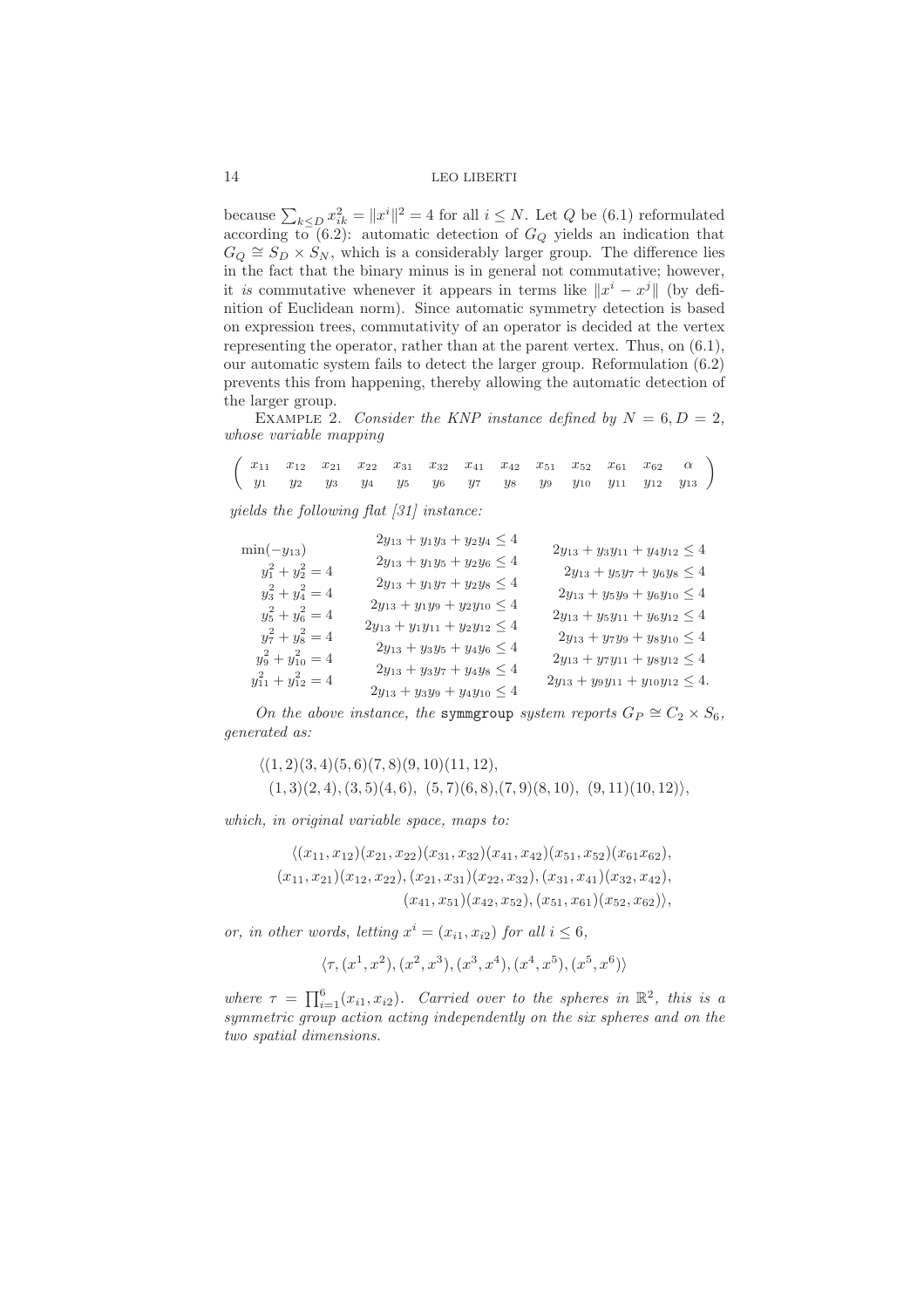For  $N = 12, D = 3$  the formulation group is  $S_3 \times S_{12}$  and for  $N =$ 24,  $D = 4$  it is  $S_4 \times S_{24}$ . This suggests a formulation group  $S_D \times S_N$  in general, where the solutions can be permuted by symmetric actions on the coordinate indices and, independently, the sphere indices. We now prove this statement formally. For all  $i \leq N$  call the constraints  $||x_i||^2 = 4$  the *center* constraints and for all  $i < j \leq N$  call the constraints  $\sum_{k \leq D} x_{ik} x_{jk} \leq$  $4 - 2\alpha$  the *distance* constraints.

THEOREM 6.1.  $G_Q \cong S_D \times S_N$ .

*Proof.* Let  $(x, \alpha) \in \mathcal{G}(Q)$ ; the following claims are easy to establish.

- 1. For any  $k \leq D-1$ , the permutation  $\tau_k = \prod_{i \leq N} (x_{ik}, x_{i,k+1})$  is in  $G<sub>O</sub>$ , as both center and distance constraints are invariant w.r.t. it; notice that  $\langle \tau_k | k \leq D - 1 \rangle \cong S_D$ .
- 2. For any  $i \leq N-1$ , the permutation  $\sigma_i = \prod_{k \leq D} (x_{ik}, x_{i+1,k})$  is in  $G_Q$ , as both center and distance constraints are invariant w.r.t. it; notice that  $\langle \sigma_i | i \leq N - 1 \rangle \cong S_N$ .
- 3. Any permutation moving  $\alpha$  to one of the x variables is not in  $G_Q$ . This follows because the objective function only consists of the variable  $\alpha$ , so it is only invariant w.r.t. identity permutation.
- 4. For any  $k \leq D-1$ , if  $\pi \in G_Q$  such that  $\pi(x_{ik}) = x_{i,k+1}$  for some  $\sum_{k\leq D} x_{ik}x_{jk}$  (appearing in the distance constraints) would not be  $i \leq N$  then  $\pi(x_{ik}) = x_{i,k+1}$  for all  $i \leq N$ , as otherwise the term invariant.
- 5. For any  $i \leq N-1$ , if  $\pi \in G_Q$  such that  $\pi(x_{ik}) = x_{i+1,k}$  for some  $\sum_{k\leq D} x_{ik}x_{i+1,k}$  (appearing in some of the distance constraints)  $k \leq D$ , then  $\pi(x_{ik}) = x_{i+1,k}$  for all  $k \leq D$ , as otherwise the term would not be invariant.

Let  $H_D = \langle \tau_k | k \leq D - 1 \rangle$  and  $H_N = \langle \sigma_i | i \leq N - 1 \rangle$ . Claims 1-2 imply that  $H_D, H_N \leq G_Q$ . It is easy (but tedious) to check that  $H_D H_N =$  $H_N H_D$ ; it follows that  $H_D H_N \leq G_Q$  [10] and hence  $H_D, H_N$  are normal subgroups of  $H_D H_N$ . Since  $H_D \cap H_N = \{e\}$ , we have  $H_D H_N \cong H_D \times H_N \cong$  $S_D \times S_N \leq G_Q$  [2]. Now suppose  $\pi \in G_Q$  with  $\pi \neq e$ . By Claim 3,  $\pi$  cannot move  $\alpha$  so it must map  $x_{ih}$  to  $x_{jk}$  for some  $i < j \leq N, h < k \leq D$ ; the action  $h \to k$  (resp.  $i \to j$ ) on the components (resp. spheres) indices can be decomposed into a product of transpositions  $h \to h + 1, \ldots, k - 1 \to k$ (resp.  $i \rightarrow i+1,\ldots,j-1 \rightarrow j$ ). Thus, by Claim 4 (resp. 5),  $\pi$  involves a certain product  $\gamma$  of  $\tau_k$ 's and  $\sigma_i$ 's; furthermore, since by definition  $\gamma$  maps  $x_{ih}$  to  $x_{jk}$ , any permutation in  $G_Q$  (including  $\pi$ ) can be obtained as a product of these elements  $\gamma$ ; hence  $\pi$  is an element of  $H_D H_N$ , which shows  $G_Q \leq H_D H_N$ . Therefore,  $G_Q \cong S_D \times S_N$  as claimed.

In problems involving Euclidean distances, it is often assumed that symmetries are rotations and translations of  $\mathbb{R}^n$ ; we remark that  $G_Q$  is not necessarily isomorphic to a (finite) subgroup of  $SO(D,\mathbb{R})$ . Permuting two sphere indices out of N is an action in  $G_Q$  but in general there is no rotation that can act in the same way in  $\mathbb{R}^D$ . Hence enforcing SBCs for  $G_Q$  is not implied by simply fixing  $D$  adjacent spheres in order to break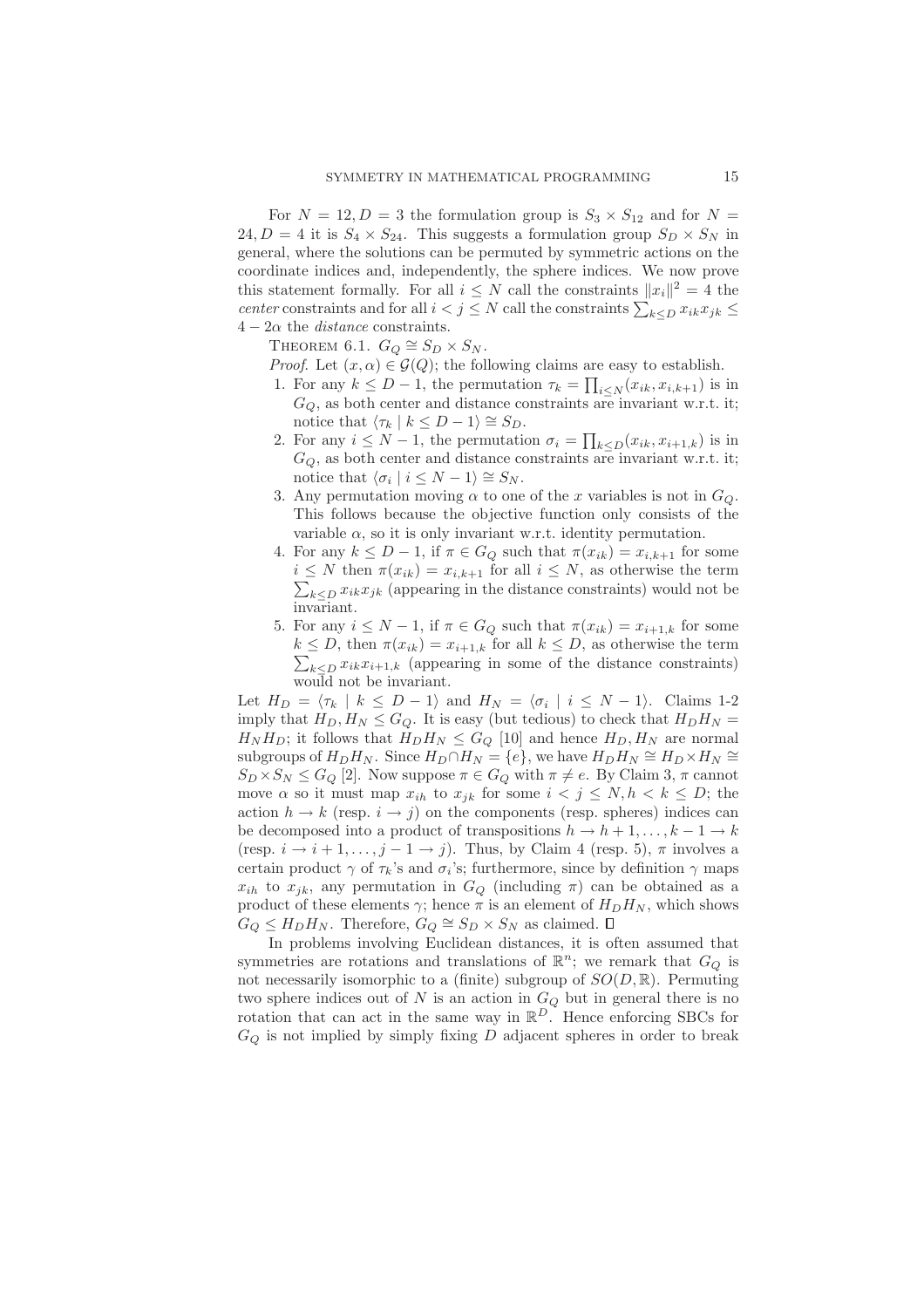symmetries in the special orthogonal group.

By Thm. 6.1,  $G_Q = \langle \tau_k, \sigma_i \mid k \leq D-1, i \leq N-1 \rangle$ . It is easy to show that there is just one orbit in the natural action of  $G_Q$  on the set  $A =$  $\{1,\ldots,N\}\times\{1,\ldots,D\}$ , and that the action of  $G_Q$  on A is not symmetric (otherwise  $G_Q$  would be isomorphic to  $S_{ND}$ , contradicting Thm. 6.1).

PROPOSITION 6.1. For any fixed  $h \leq D$ ,

$$
\forall i \le N \setminus \{1\} \quad x_{i-1,h} \le x_{ih} \tag{6.3}
$$

*are SBCs with respect to*  $G_Q$ ,  $\mathcal{G}(Q)$ *.* 

*Proof.* Let  $\bar{x} \in \mathcal{G}(Q)$ ; since the  $\sigma_i$  generate the symmetric group acting on the N spheres, there exists a permutation  $\pi \in G_Q$  such that  $(\bar{x}_{\pi(i),h} \mid i \leq N)$  are ordered as in (6.3).  $\Box$ 

6.1. Computational results on the KNP. Comparative solutions yielded by running BARON [56] on KNP instances with and without SBC reformulation have been obtained on one 2.4GHz Intel Xeon CPU of a computer with 8 GB RAM (shared by 3 other similar CPUs) running Linux. These results are shown in Table 1, which contains the following statistics at termination (occurring after 10h of user CPU time):

- 1. the objective function value of the incumbent
- 2. the seconds of user CPU time taken (meaningful if  $< 10h$ )
- 3. the gap still open
- 4. the number of BB nodes closed and those still on the tree.

The first column contains the instance name in the form  $\text{kmp-}N\_D$ . The first subsequent set of three columns refer to the solution of the original formulations  $(CPU$  time, best optimal objective function value  $f^*$ , open *gap* at termination, number of *nodes* created and number of open nodes in the *tree* at termination); the second subsequent set of three columns (labelled *NarrowingKNP*) refer to the solution of the formulation obtained by adjoining (6.3) to the original formulation. The last column (*R.t.*) contains the time (in user CPU seconds) needed to automatically compute the formulation group using the methods in Sect. 4. In both formulations we fixed the first sphere at  $(-2, 0, \ldots, 0)$  to break some of the orthogonal symmetries. We remark that the objective function values are negative because we are using a minimization direction (instead of maximization).

Judging from the 2-dimensional KNP instances, where BARON converges to optimality, it is evident that the *NarrowingKNP* reformulation is crucial to decrease the CPU time significantly: the total CPU time needed to solve the five 2D instances in the original formulation is 74047s, whereas the *NarrowingKNP* reformulations only take 173s, that is a gain of over 400 times. It also appears clear from the results relating to the larger instances that adjoining SBCs to the formulation makes a definite (positive) difference in the exploration rate of the search tree. The beneficial effects of the narrowing decrease with the instance size (to the extent of disappearing completely for knp-25 4) because we are keeping the CPU time fixed at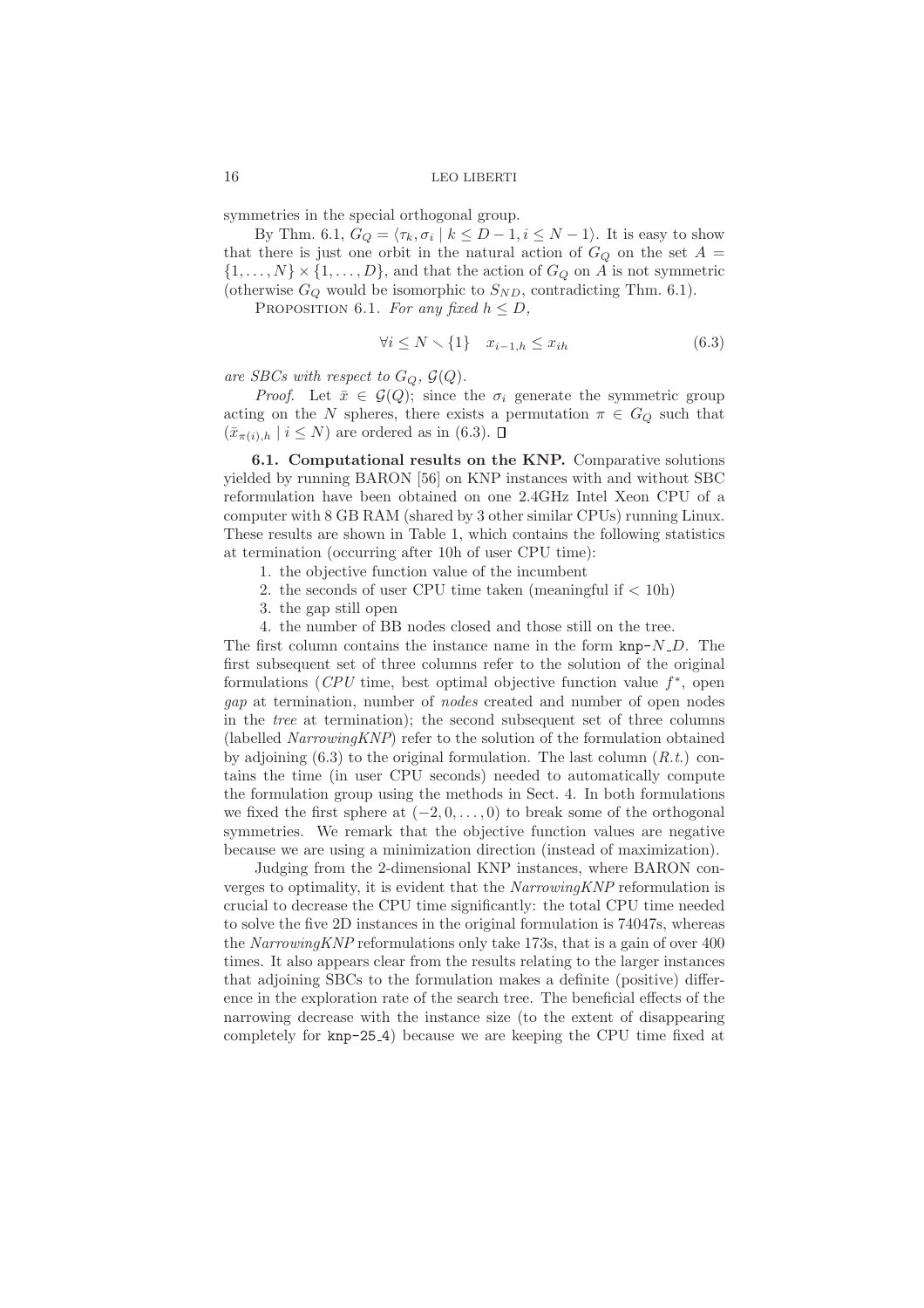|            |     | Original problem |          |          | NarrowingKNP |          |          |      |
|------------|-----|------------------|----------|----------|--------------|----------|----------|------|
|            |     |                  | $f^*$    | nodes    |              | $f^*$    | nodes    |      |
| Instance   | Slv | CPU              | gap      | tree     | CPU          | gap      | tree     | R.t. |
|            |     |                  | -1       | 1118     |              | $-1$     | 186      |      |
| $knp-6_2$  | B   | 8.66             | $0\%$    | $\Omega$ | 1.91         | $0\%$    | $\Omega$ | 1.43 |
|            |     |                  | $-0.753$ | 13729    |              | $-0.753$ | 260      |      |
| $knp-7-2$  | B   | 147.21           | $0\%$    | 0        | 3.86         | $0\%$    | $\Omega$ | 1.47 |
|            |     |                  | $-0.586$ | 179994   |              | $-0.586$ | 650      |      |
| $knp-8.2$  | B   | 1892             | $0\%$    | $\Omega$ | 12.17        | $0\%$    | $\Omega$ | 2.94 |
|            |     |                  | $-0.47$  | 1502116  |              | $-0.47$  | 1554     |      |
| $knp-9.2$  | B   | 36000            | 33.75%   | 176357   | 37.36        | $0\%$    | $\Omega$ | 1.96 |
|            |     |                  | $-0.382$ | 936911   |              | $-0.382$ | 3446     |      |
| $knp-10_2$ | B   | 36000            | 170%     | 167182   | 117.79       | $0\%$    | $\Omega$ | 1.97 |
|            |     |                  | $-1.105$ | 299241   |              | $-1.105$ | 273923   |      |
| $knp-12.3$ | B   | 36000            | 8.55%    | 12840    | 36000        | 8.55%    | 5356     | 3.39 |
|            |     |                  | -0.914   | 102150   |              | $-0.914$ | 68248    |      |
| $knp-13.3$ | B   | 36000            | 118%     | 64499    | 36000        | 118%     | 33013    | 3.38 |
|            |     |                  | $-0.966$ | 10156    |              | $-0.92$  | 4059     |      |
| $knp-24_4$ | B   | 36000            | $107\%$  | 7487     | 36000        | 117%     | 2985     | 5.62 |
|            |     |                  | $-0.93$  | 7768     |              | $-0.89$  | 4251     |      |
| $knp-24.5$ | B   | 36000            | $116\%$  | 5655     | 36000        | 124%     | 3122     | 6.1  |
| TABLE 1    |     |                  |          |          |              |          |          |      |

*Computational results for the Kissing Number Problem.*

10h. We remark that the effectiveness of the *NarrowingKNP* reformulation in low-dimensional spaces can be partly explained by the fact that it is designed to break sphere-related symmetries rather than dimension-related ones (naturally, the instance size also counts: the largest 2D instance,  $\text{kmp-10.2}$ , has 21 variables, whereas the smallest 3D one,  $\text{kmp-12.3}$ , has 37 variables).

7. Conclusion. This paper introduces the study of symmetries in nonlinear and mixed-integer nonlinear programming. We use a generalization of the definition of formulation group given by Margot, based on transforming a mathematical programming formulation into a DAG. This allows automatic symmetry detection using graph isomorphism tools. Symmetries are then broken by means of static symmetry-breaking inequalities. We present an application of our findings to the Kissing Number Problem.

Acknowledgements. I wish to thank François Margot for many useful discussions and suggestions, and for carefully checking [33] (from which some of the present material is taken) as well as one particularly careful referee. This work was financially supported by grants: ANR 07-JCJC-0151 "ARS", Digiteo Chair 2009-14D "RMNCCO", Digiteo Emergence 2009- 55D "ARM".

#### REFERENCES

- [1] F. Alizadeh. Interior point methods in semidefinite programming with applications to combinatorial optimization. *SIAM Journal on Optimization*, 5(1):13–51, 1995.
- [2] R. Allenby. *Rings, Fields and Groups: an Introduction to Abstract Algebra*. Edward Arnold, London, 1991.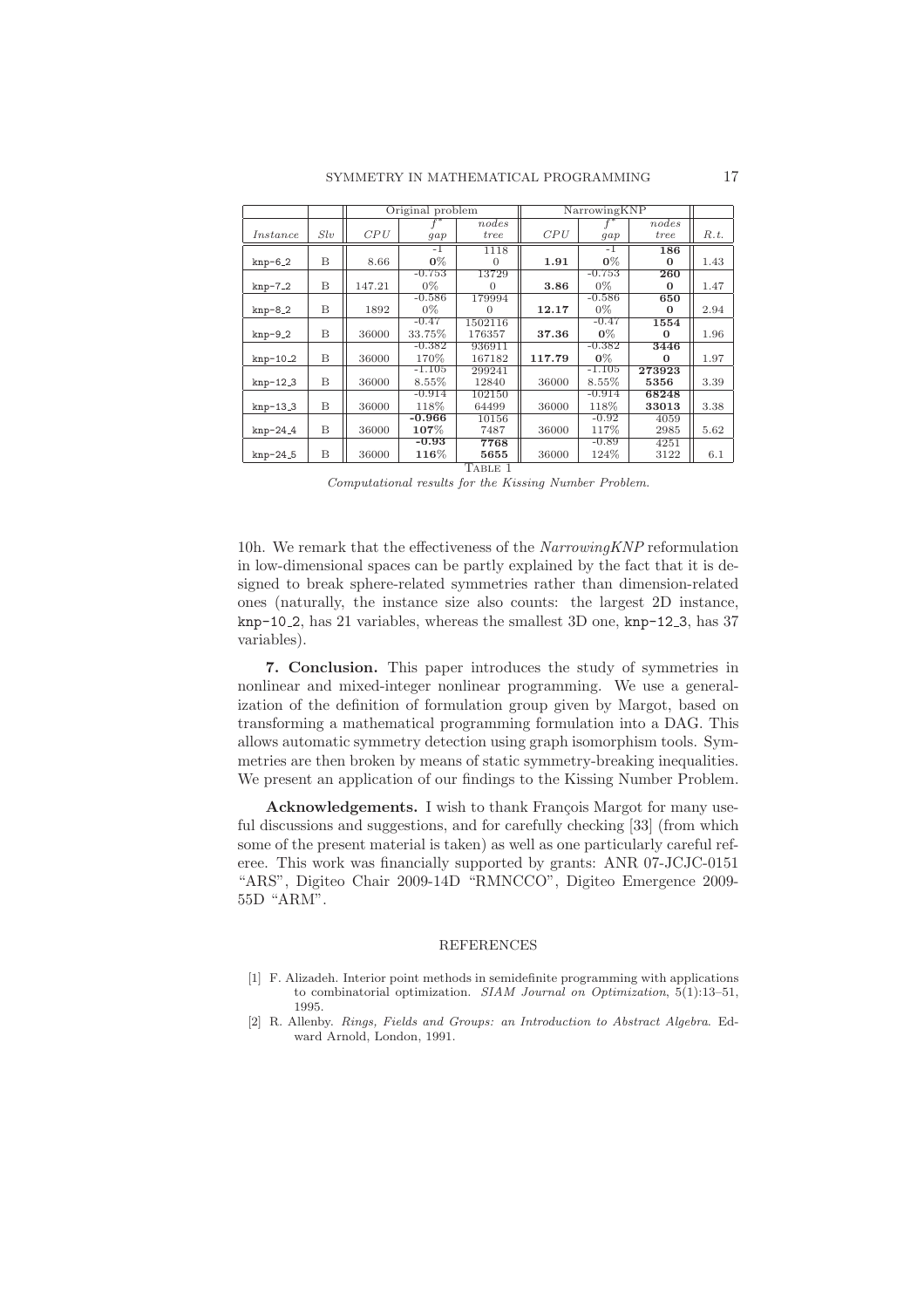- [3] L. Babai. Automorphism groups, isomorphism, reconstruction. In R. Graham, M. Grötschel, and L. Lovász, editors, *Handbook of Combinatorics*, vol. 2, pages 1447–1540. MIT Press, Cambridge, MA, 1996.
- [4] C. Bachoc and F. Vallentin. New upper bounds for kissing numbers from semidefinite programming. *Journal of the American Mathematical Society*, 21:909– 924, 2008.
- [5] D. Bell. Constructive group relaxations for integer programs. *SIAM Journal on Applied Mathematics*, 30(4):708–719, 1976.
- [6] P. Belotti, J. Lee, L. Liberti, F. Margot, and A. Wächter. Branching and bounds tightening techniques for non-convex MINLP. *Optimization Methods and Software*, 24(4):597–634, 2009.
- [7] T. Berthold and M. Pfetsch. Detecting orbitopal symmetries. In B. Fleischmann, K.-H. Borgwardt, R. Klein, and A. Tuma, editors, *Operations Research Proceedings 2008*, pages 433–438, Berlin, 2009. Springer.
- [8] K. Booth and C. Colbourn. Problems polynomially equivalent to graph isomorphism. Technical Report CS-77-04, University of Waterloo, 1979.
- [9] M. Boulle. Compact mathematical formulation for graph partitioning. *Optimization and Engineering*, 5:315–333, 2004.
- [10] A. Clark. *Elements of Abstract Algebra*. Dover, New York, 1984.
- [11] D. Cohen, P. Jeavons, C. Jefferson, K. Petrie, and B. Smith. Symmetry definitions for constraint satisfaction problems. In P. van Beek, editor, *Constraint Programming*, volume 3709 of *LNCS*. Springer, 2005.
- [12] A. Costa, P. Hansen, and L. Liberti. Formulation symmetries in circle packing. In R. Mahjoub, editor, *Proceedings of the International Symposium on Combinatorial Optimization*, Electronic Notes in Discrete Mathematics, Amsterdam, accepted. Elsevier.
- [13] J. Crawford, M. Ginsberg, E. Luks, and A. Roy. Symmetry-breaking predicates for search problems. In *Principles of Knowledge Representation and Reasoning*, pages 148–159, Cambridge, MA, 1996. Morgan Kaufmann.
- [14] Ph. Delsarte. Bounds for unrestricted codes by linear programming. *Philips Research Reports*, 27:272–289, 1972.
- [15] Y. Faenza and V. Kaibel. Extended formulations for packing and partitioning orbitopes. *Mathematics of Operations Research*, 34(3):686–697, 2009.
- [16] R. Fourer and D. Gay. *The AMPL Book*. Duxbury Press, Pacific Grove, 2002.
- [17] E.J. Friedman. Fundamental domains for integer programs with symmetries. In A. Dress, Y. Xu, and B. Zhu, editors, *COCOA Proceedings*, volume 4616 of *LNCS*, pages 146–153. Springer, 2007.
- [18] The GAP Group. *GAP Groups, Algorithms, and Programming, Version 4.4.10*, 2007.
- [19] K. Gatermann and P. Parrilo. Symmetry groups, semidefinite programs and sums of squares. *Journal of Pure and Applied Algebra*, 192:95–128, 2004.
- [20] R. Gomory. Some polyhedra related to combinatorial problems. *Linear Algebra and Its Applications*, 2(4):451–558, 1969.
- [21] M. Hall. *Theory of Groups*. Chelsea Publishing Company, New York, 2nd edition, 1976.
- [22] P. Hansen and N. Mladenović. Variable neighbourhood search: Principles and applications. *European Journal of Operations Research*, 130:449–467, 2001.
- [23] ILOG. *ILOG CPLEX 11.0 User's Manual*. ILOG S.A., Gentilly, France, 2008.
- [24] E. Johnson. *Integer Programming: Facets, Subadditivity and Duality for Group and Semi-group Problems*. SIAM, Philadelphia, 1980.
- [25] V. Kaibel and M. Pfetsch. Packing and partitioning orbitopes. *Mathematical Programming*, 114(1):1–36, 2008.
- [26] Y. Kanno, M. Ohsaki, K. Murota, and N. Katoh. Group symmetry in interior-point methods for semidefinite program. *Optimization and Engineering*, 2:293–320, 2001.
- [27] E. De Klerk and R. Sotirov. Exploiting group symmetry in semidefinite pro-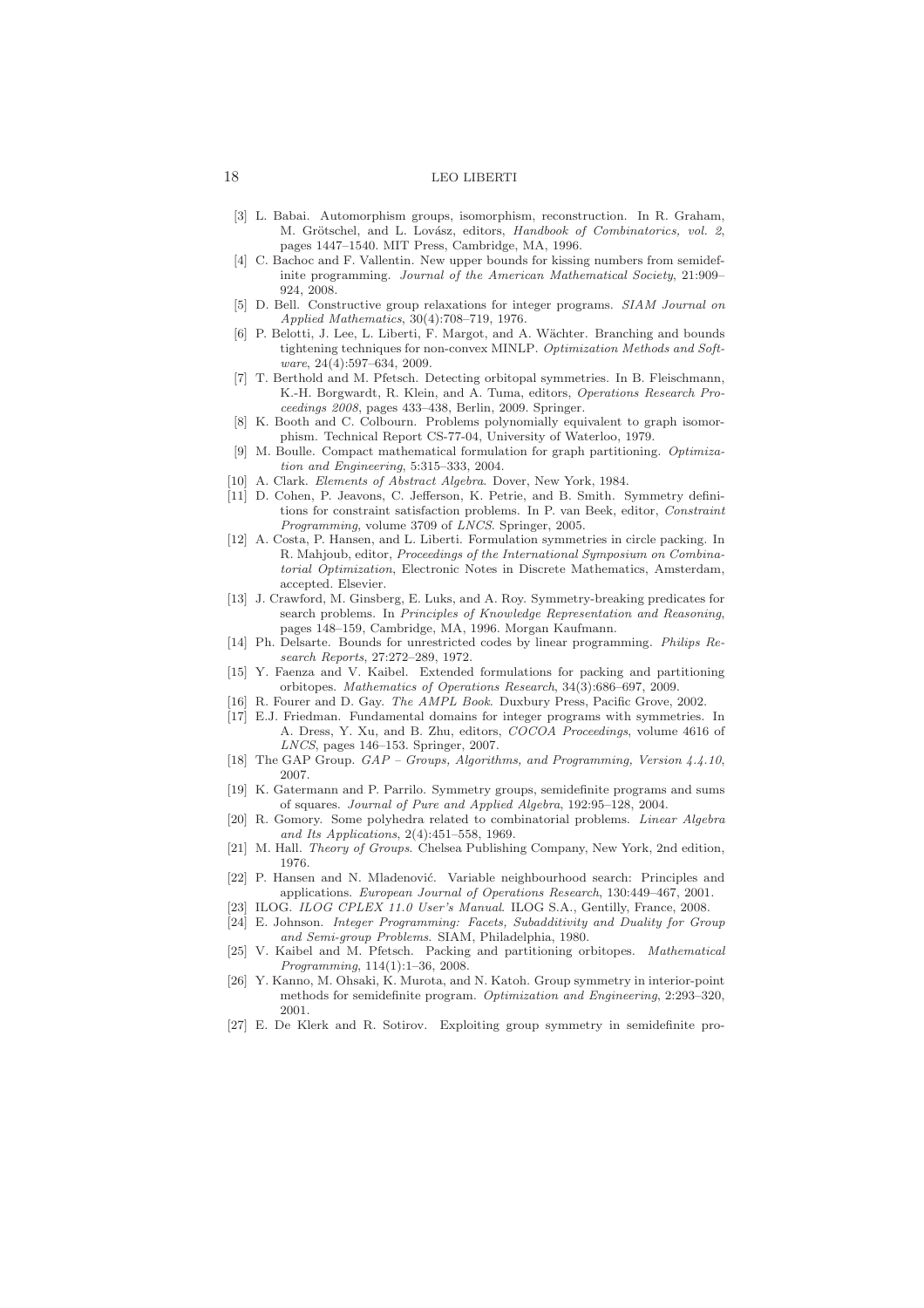gramming relaxations of the quadratic assignment problem. *Mathematical Programming*, to appear.

- [28] D.E. Knuth. *The Art of Computer Programming, Part I: Fundamental Algorithms*. Addison-Wesley, Reading, MA, 1968.
- [29] S. Kucherenko, P. Belotti, L. Liberti, and N. Maculan. New formulations for the kissing number problem. *Discrete Applied Mathematics*, 155(14):1837–1841, 2007.
- [30] J. Lee and F. Margot. On a binary-encoded ILP coloring formulation. *INFORMS Journal on Computing*, 19(3):406–415, 2007.
- [31] L. Liberti. Writing global optimization software. In L. Liberti and N. Maculan, editors, *Global Optimization: from Theory to Implementation*, pages 211–262. Springer, Berlin, 2006.
- [32] L. Liberti. Automatic generation of symmetry-breaking constraints. In B. Yang, D.-Z. Du, and C.A. Wang, editors, *COCOA Proceedings*, volume 5165 of *LNCS*, pages 328–338, Berlin, 2008. Springer.
- [33] L. Liberti. Reformulations in mathematical programming: Symmetry. Technical Report 2165, Optimization Online, 2008.
- [34] L. Liberti. Reformulations in mathematical programming: Definitions and systematics. *RAIRO-RO*, 43(1):55–86, 2009.
- [35] L. Liberti. Reformulations in mathematical programming: Automatic symmetry detection and exploitation. *Mathematical Programming*, to appear.
- [36] L. Liberti, S. Cafieri, and F. Tarissan. Reformulations in mathematical programming: A computational approach. In A. Abraham, A.-E. Hassanien, P. Siarry, and A. Engelbrecht, editors, *Foundations of Computational Intelligence Vol. 3*, number 203 in Studies in Computational Intelligence, pages 153–234. Springer, Berlin, 2009.
- [37] L. Liberti, N. Mladenović, and G. Nannicini. A good recipe for solving MINLPs. In V. Maniezzo, T. Stützle, and S. Voß, editors, *Hybridizing metaheuristics and mathematical programming*, volume 10 of *Annals of Information Systems*, pages 231–244, New York, 2009. Springer.
- [38] F. Margot. Pruning by isomorphism in branch-and-cut. *Mathematical Programming*, 94:71–90, 2002.
- [39] F. Margot. Exploiting orbits in symmetric ILP. *Mathematical Programming B*, 98:3–21, 2003.
- [40] F. Margot. Small covering designs by branch-and-cut. *Mathematical Programming B*, 94:207–220, 2003.
- [41] F. Margot. Symmetric ILP: coloring and small integers. *Discrete Optimization*, 4:40–62, 2007.
- [42] F. Margot. Symmetry in integer linear programming. In M. Jünger, T. Liebling, D. Naddef, G. Nemhauser, W. Pulleyblank, G. Reinelt, G. Rinaldi, and L. Wolsey, editors, *50 Years of Integer Programming*, pages 647–681. Springer, Berlin, 2010.
- [43] B. McKay. Practical graph isomorphism. *Congressus Numerantium*, 30:45–87, 1981.
- [44] B. McKay. *nauty User's Guide (Version 2.4)*. Computer Science Dept. , Australian National University, 2007.
- [45] C. Mears, M. Garcia de la Banda, and M. Wallace. On implementing symmetry detection. *Constraints*, 14(2009):443–477, 2009.
- [46] C. Mears, M. Garcia de la Banda, M. Wallace, and B. Demoen. A novel approach for detecting symmetries in CSP models. In L. Perron and M. Trick, editors, *Constraint Programming, Artificial Intelligence and Operations Research*, volume 5015 of *LNCS*, pages 158–172, New York, 2008. Springer.
- [47] O. Musin. The kissing number in four dimensions. *arXiv:math.MG/0309430v2*, April 2005.
- [48] A. Neumaier. Complete search in continuous global optimization and constraint satisfaction. *Acta Numerica*, 13:271–369, 2004.